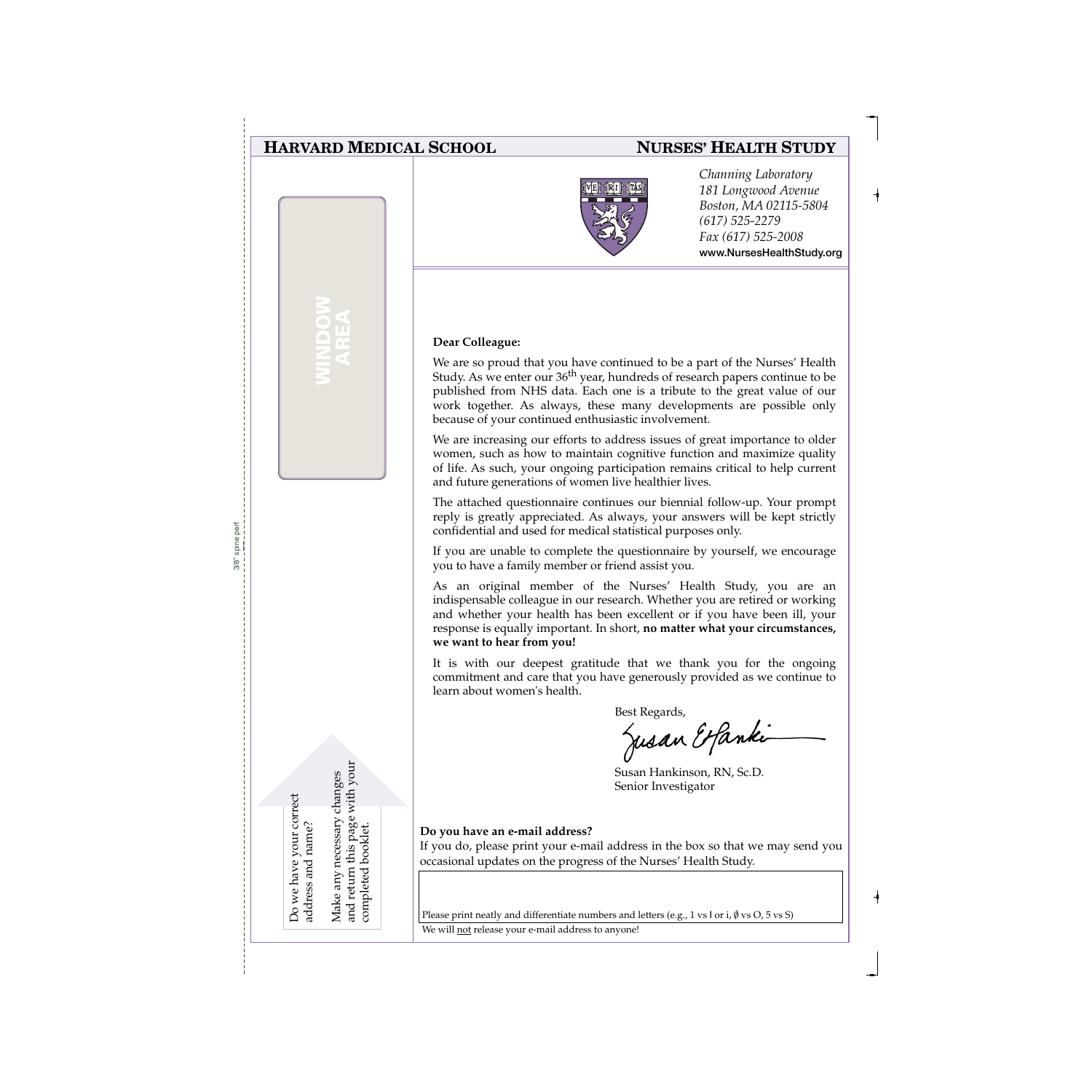## **HARVARD MEDICAL SCHOOL NURSES' HEALTH STUDY**

**WINDOW AREA**

# **INSTRUCTIONS**

Please use an ordinary pencil to answer all questions. Fill in the appropriate response circles completely. The form is designed to be read by optical-scanning equipment, so it is important that you keep any write-in responses **within** the spaces provided and erase any incorrect marks completely. If you have comments, please write them on a separate piece of paper.



- **Please tear off the cover letter (to preserve confidentiality) and return the questionnaire in the enclosed postage-paid envelope.**
- **If your name and address as printed on this questionnaire are no longer correct or are incomplete, or if you are providing your e-mail address, please make any necessary changes on the letter and return it to us.**
- **Thank you for completing the 2012 Nurses' Health Study Questionnaire.**

The risk of breach of confidentiality associated with participation in this study is very small. Your choice to participate in this study is completely voluntary and you may decline or withdraw at any time without penalty. Although complete information is important to the study, you may skip any question you do not wish to answer. You will not receive monetary compensation for participating. If you have any questions regarding your rights as a research participant, you are encouraged to call a representative of the Human Subjects Committee at the Brigham and Women's Hospital (617-424-4100). **Federal research regulations require us to include the following information:** There are no direct benefits to you from participating in this study.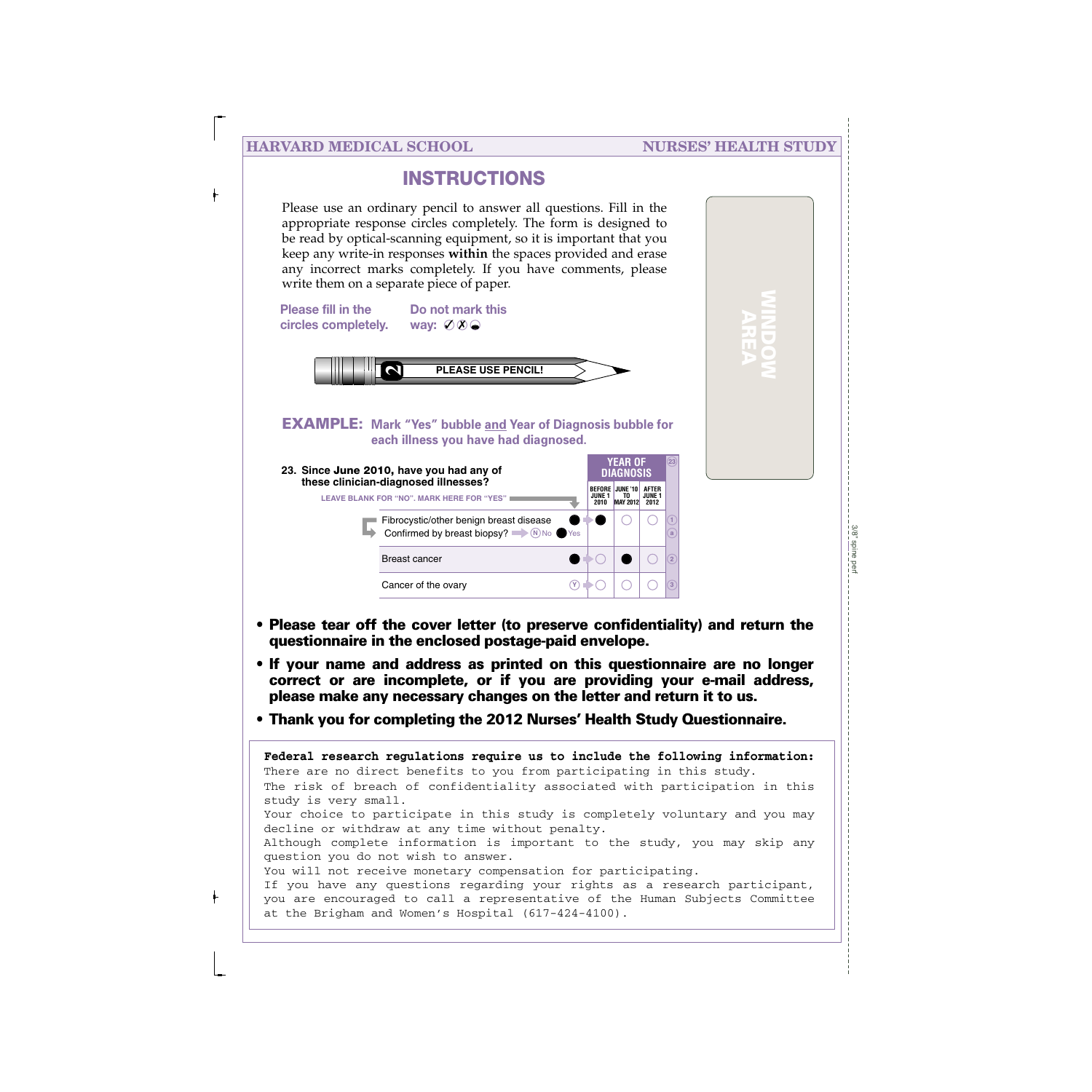|                  |                 | <b>HARVARD MEDICAL SCHOOL</b>                                                                          | Page 1                                                                                                                                                                                                                                                                                                                                          |                                         |                                      | <b>NURSES' HEALTH STUDY</b> |
|------------------|-----------------|--------------------------------------------------------------------------------------------------------|-------------------------------------------------------------------------------------------------------------------------------------------------------------------------------------------------------------------------------------------------------------------------------------------------------------------------------------------------|-----------------------------------------|--------------------------------------|-----------------------------|
|                  |                 |                                                                                                        |                                                                                                                                                                                                                                                                                                                                                 |                                         |                                      |                             |
|                  |                 |                                                                                                        |                                                                                                                                                                                                                                                                                                                                                 | N                                       | PLEASE USE PENCIL!                   |                             |
|                  |                 |                                                                                                        | 1. Is this your correct date of birth?                                                                                                                                                                                                                                                                                                          |                                         |                                      |                             |
|                  |                 |                                                                                                        | $\bigcirc$ Yes<br>$\bigcirc$ No<br>$\blacksquare$                                                                                                                                                                                                                                                                                               | If no, please<br>write correct<br>date. | <b>MONTH</b>                         | <b>DAY</b><br><b>YEAR</b>   |
|                  |                 |                                                                                                        | 2. What is your current weight?                                                                                                                                                                                                                                                                                                                 |                                         |                                      |                             |
|                  |                 |                                                                                                        | <b>POUNDS</b>                                                                                                                                                                                                                                                                                                                                   |                                         |                                      |                             |
|                  |                 |                                                                                                        | $\odot$<br>$\odot$<br>$\odot$<br>$\odot$<br>$\odot$<br>$\odot$<br>$\circled{2}$<br>$\circled{2}$<br>$\circled{2}$<br>$\circledcirc$<br>$\circled{3}$<br>$\circled{3}$<br>$\circledA$<br>$\circled{4}$<br>$\circled{4}$<br>$\circledS$<br>$\circled{5}$<br>$\circled{5}$<br>$\circledS$<br>$\circled{6}$<br>$\circledcirc$<br>$\odot$<br>$\odot$ |                                         |                                      |                             |
| $\bigcirc$ No    |                 | 3. Do you currently smoke cigarettes?<br>$\bigcirc$ Yes $\longrightarrow$ How many/day? $\bigcirc$ 1-4 | $\circledS$<br>$\circledcirc$<br>$\circledcirc$<br>$\circledcirc$<br>$\bigcirc$ 5-14                                                                                                                                                                                                                                                            | $\bigcirc$ 15-24                        | $\bigcirc$ 25-34<br>$\bigcirc$ 35–44 | $\bigcirc$ 45+              |
|                  |                 | 4. Have you had your uterus removed?                                                                   |                                                                                                                                                                                                                                                                                                                                                 |                                         |                                      |                             |
| $\bigcirc$ No    |                 | ○ Yes <b>Date of surgery:</b>                                                                          | $\bigcirc$ Before June 1, 2010                                                                                                                                                                                                                                                                                                                  |                                         | $\bigcirc$ After June 1, 2010        |                             |
|                  |                 |                                                                                                        |                                                                                                                                                                                                                                                                                                                                                 |                                         |                                      |                             |
|                  |                 | 5. Have you ever had either of your ovaries surgically removed?                                        |                                                                                                                                                                                                                                                                                                                                                 |                                         |                                      |                             |
|                  |                 | ○ No ○ Yes → a) How many ovaries do you have remaining? ○ None                                         |                                                                                                                                                                                                                                                                                                                                                 |                                         | $\bigcirc$ One                       |                             |
|                  |                 | 6. Do you have a hearing problem?                                                                      |                                                                                                                                                                                                                                                                                                                                                 |                                         |                                      |                             |
| $\bigcirc$ No    | $\bigcirc$ Mild | $\bigcirc$ Moderate                                                                                    | $\bigcirc$ Severe                                                                                                                                                                                                                                                                                                                               |                                         |                                      |                             |
|                  |                 | At what age did you first notice a change in your hearing?                                             |                                                                                                                                                                                                                                                                                                                                                 |                                         |                                      |                             |
|                  | $\bigcirc$ <30  | $\bigcirc$ 30-39<br>$\bigcirc$ 40–44                                                                   | $\bigcirc$ 45–49                                                                                                                                                                                                                                                                                                                                | $\bigcirc$ 50-54                        | $\bigcirc$ 55-59<br>$\bigcirc$ 60-69 | $\bigcirc$ Age 70+          |
|                  |                 | 7. In the past 12 months, have have you had ringing, roaring, or buzzing in your ears?                 |                                                                                                                                                                                                                                                                                                                                                 |                                         |                                      |                             |
| $\bigcirc$ Never |                 | $\bigcirc$ Once/week or less                                                                           | $\bigcirc$ A few days/week                                                                                                                                                                                                                                                                                                                      | $\bigcirc$ Daily                        |                                      |                             |
|                  | $\bigcirc$ <30  | At what age did this first begin?<br>$\bigcirc$ 30-39<br>$\bigcirc$ 40–49                              | $\bigcirc$ 55-59                                                                                                                                                                                                                                                                                                                                | $\bigcirc$ 60-69                        | $\bigcirc$ Age 70+                   |                             |
|                  |                 |                                                                                                        |                                                                                                                                                                                                                                                                                                                                                 |                                         |                                      |                             |
|                  |                 | 00000000000000000000000                                                                                | <b>PLEASE DO NOT WRITE IN THIS AREA</b>                                                                                                                                                                                                                                                                                                         |                                         |                                      | <b>SERIAL #</b>             |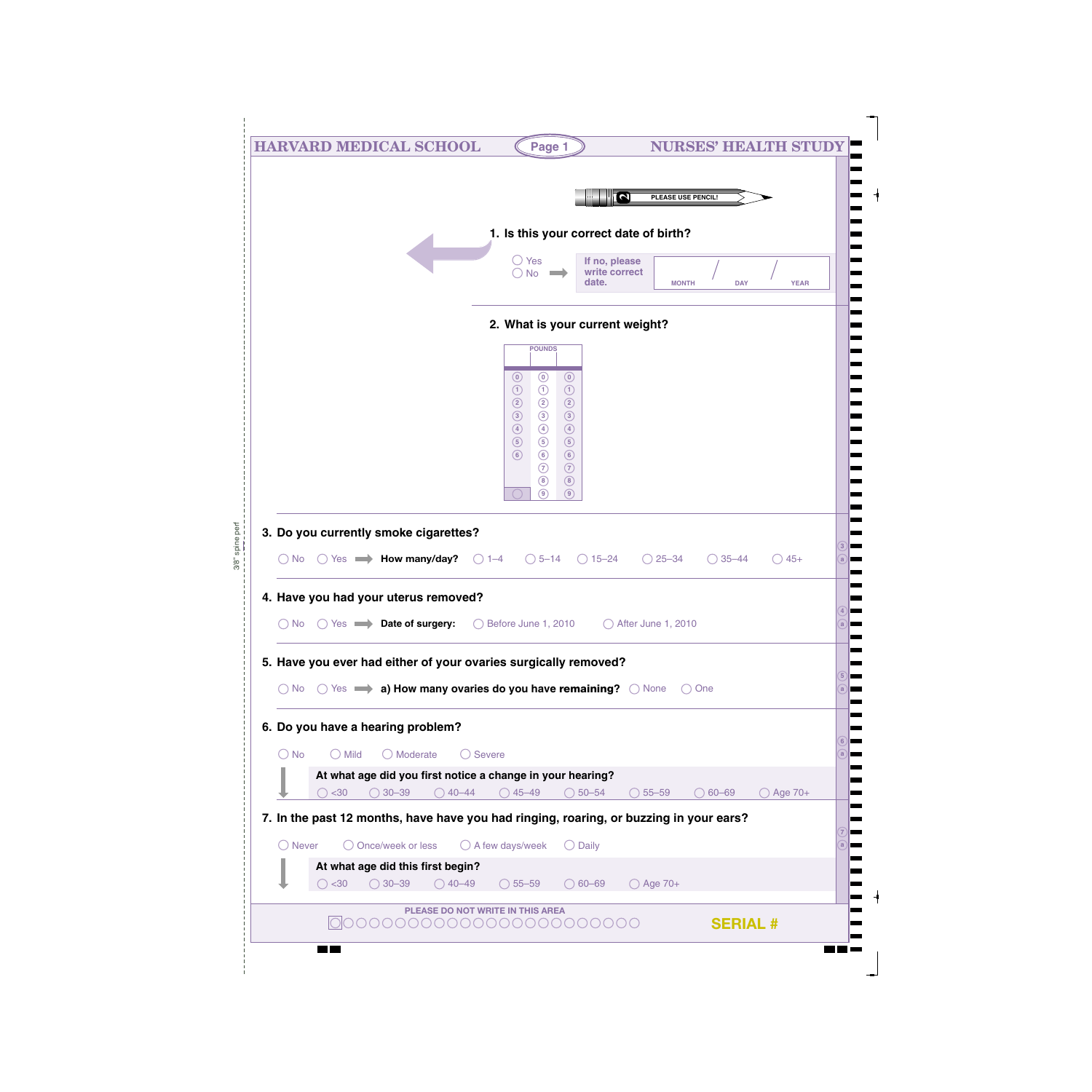| 8. Since June 2010, have you used Evista (raloxifene) or Nolvadex (tamoxifen)?<br>$\bigcirc$ Yes $\blacktriangleright$ a) How many months have you used each drug during the 24-month period                                                                                                                                                                                                                                                                                                                                                                          | <b>NURSES' HEALTH STUDY</b> |
|-----------------------------------------------------------------------------------------------------------------------------------------------------------------------------------------------------------------------------------------------------------------------------------------------------------------------------------------------------------------------------------------------------------------------------------------------------------------------------------------------------------------------------------------------------------------------|-----------------------------|
|                                                                                                                                                                                                                                                                                                                                                                                                                                                                                                                                                                       |                             |
| between June 2010 and June 2012?<br>$\bigcap$ No                                                                                                                                                                                                                                                                                                                                                                                                                                                                                                                      |                             |
| Evista:<br>◯ 1–4 months $\circ$ 5–9 $\circ$ 10–14 $\circ$ 15–19 $\circ$ 20–24 months<br>◯ Used only after 6/2012<br>◯ Not Used                                                                                                                                                                                                                                                                                                                                                                                                                                        |                             |
| Nolvadex:<br>◯ 1–4 months $\circ$ 5–9 $\circ$ 10–14 $\circ$ 15–19 $\circ$ 20–24 months<br>◯ Used only after 6/2012<br>◯ Not Used                                                                                                                                                                                                                                                                                                                                                                                                                                      |                             |
| b) Are you currently using Evista or Nolvadex? $\bigcirc$ No, not currently<br>$\bigcirc$ Yes, Evista<br>O Yes, Nolvadex <b>b</b>                                                                                                                                                                                                                                                                                                                                                                                                                                     |                             |
| 9. Since June 2010, have you used prescription female hormones? (Not including                                                                                                                                                                                                                                                                                                                                                                                                                                                                                        |                             |
| over-the-counter/herbal/soy preparations.)                                                                                                                                                                                                                                                                                                                                                                                                                                                                                                                            |                             |
| ○ Yes → a) How many months did you use hormones since June 2010?<br>$\bigcirc$ 1-4 months $\bigcirc$ 5-9 $\bigcirc$ 10-14 $\bigcirc$ 15-19 $\bigcirc$ 20-25 $\bigcirc$ 26-30 $\bigcirc$ 31-35 $\bigcirc$ 36+ months<br>$\bigcirc$ No                                                                                                                                                                                                                                                                                                                                  | a                           |
| b) Are you currently using them (within the last month)? $\bigcirc$ Yes<br>◯ No If No, skip to Part d.                                                                                                                                                                                                                                                                                                                                                                                                                                                                | $\mathbf{b}$                |
| c) Mark the type(s) of hormones you are CURRENTLY using:                                                                                                                                                                                                                                                                                                                                                                                                                                                                                                              |                             |
| Estrogen/<br>$\bigcirc$ Oral Premarin or conjugated estrogens<br>$\bigcirc$ Prempro<br>$\bigcirc$ Patch Estrogen $\bigcirc$ Vaginal Estrogen $\bigcirc$<br><b>Combination</b><br>◯ Estrogen gels, creams, or sprays on skin<br>$\bigcirc$ Estrace<br>$\bigcirc$ Estratest<br>$\bigcirc$ Ogen<br>$\bigcirc$ Other Estrogen (specify in box below)                                                                                                                                                                                                                      |                             |
| Progesterone/Progestin:<br>$\bigcirc$ Provera/Cycrin/MPA $\bigcirc$ Vaginal<br>$\textcircled{\scriptsize{0}}$ $\textcircled{\scriptsize{1}}$<br>◯ Micronized (e.g., Prometrium)<br>$\mathfrak{D} \mathfrak{O} \mathfrak{O}$<br>$\bigcirc$ Other progesterone (specify type in box below)                                                                                                                                                                                                                                                                              |                             |
| $2)$ $2)$ $2)$<br>Other hormones CURRENTLY used (e.g., Tri-est), Specify:<br>$\bigcirc$ $\bigcirc$ $\bigcirc$                                                                                                                                                                                                                                                                                                                                                                                                                                                         |                             |
| $\bigcirc$ $\bigcirc$ $\bigcirc$ $\bigcirc$<br>d) If you used oral conjugated estrogen (e.g., Premarin) since June 2010, what dose did<br>$\overline{5}\overline{)}\overline{5}\overline{)}\overline{5}$<br>you usually take?<br>666<br>$\bigcirc$ .30 mg/day or less<br>$\mathcal{D}\left( \mathcal{D}\left( \mathcal{D}\right) \right)$<br>$\bigcirc$ .45 mg/day<br>$\bigcirc$ .625 mg/day<br>$\bigcirc$ .9 mg/day<br>$\bigcirc$ 1.25 mg/day or higher<br>Did not take oral conjugated estrogen<br>$\bigcirc$ Unsure<br>$\bigcirc$ $\bigcirc$ $\bigcirc$ $\bigcirc$ |                             |
| $\left( 9\right) \left( 9\right)$<br>10. How many hours each week do you participate in any groups such as a social or work group,                                                                                                                                                                                                                                                                                                                                                                                                                                    | (10)                        |
| church-connected group, self-help group, charity, public service or community group?<br>$\bigcirc$ 1 to 2 hours<br>$\bigcirc$ 6 to 10 hours<br>$\bigcirc$ None<br>3 to 5 hours<br>11 to 15 hours<br>16 or more hours                                                                                                                                                                                                                                                                                                                                                  |                             |
|                                                                                                                                                                                                                                                                                                                                                                                                                                                                                                                                                                       |                             |
| 11. How often do you go to religious meetings or services?<br>$\bigcirc$ More than once a week<br>Once a week<br>1 to 3 times per month                                                                                                                                                                                                                                                                                                                                                                                                                               |                             |
| $\bigcirc$ Less than once per month<br>Never or almost never                                                                                                                                                                                                                                                                                                                                                                                                                                                                                                          |                             |
| 12. Apart from your children, how many relatives do you have with whom you feel close?                                                                                                                                                                                                                                                                                                                                                                                                                                                                                |                             |
|                                                                                                                                                                                                                                                                                                                                                                                                                                                                                                                                                                       | 12)                         |
| $\bigcirc$ 3 to 5<br>10 or more<br>◯ None<br>$\bigcirc$ 1 to 2<br>$\bigcirc$ 6 to 9                                                                                                                                                                                                                                                                                                                                                                                                                                                                                   |                             |
| 13. How many close friends do you have?                                                                                                                                                                                                                                                                                                                                                                                                                                                                                                                               | 13)                         |
| $\bigcirc$ 3 to 5<br>◯ None<br>$\bigcirc$ 1 to 2<br>$\bigcirc$ 6 to 9<br>$( ) 10$ or more                                                                                                                                                                                                                                                                                                                                                                                                                                                                             |                             |
| 14. Is there any one special person you know that you feel very close to; someone you feel you can<br>share confidences and feelings with?                                                                                                                                                                                                                                                                                                                                                                                                                            | (14)                        |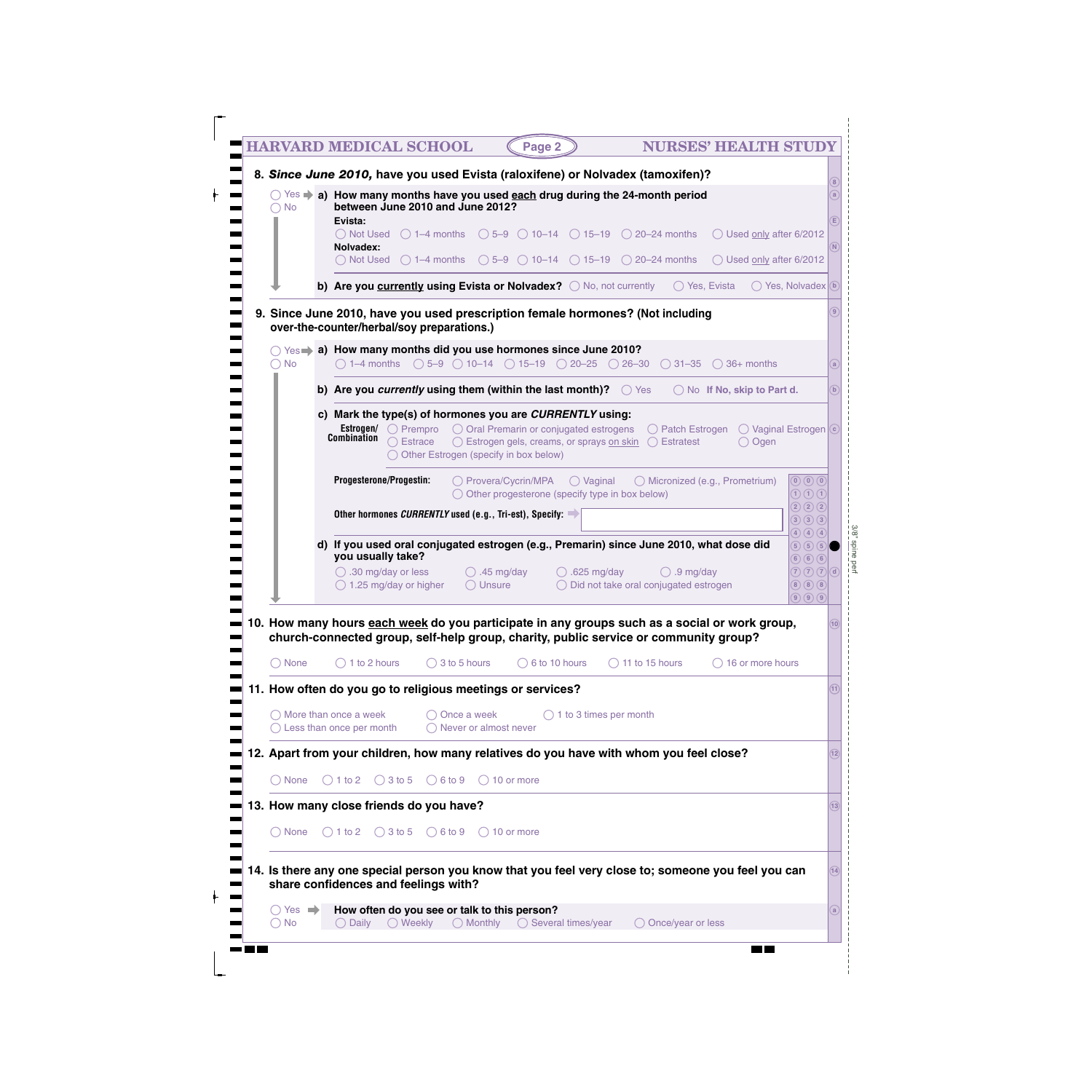| <b>HARVARD MEDICAL SCHOOL</b>                                                            |                         |              |                      |                  |                                                             | Page 3                                                                                      |                             |                                                                                                  | <b>NURSES' HEALTH STU</b>  |  |
|------------------------------------------------------------------------------------------|-------------------------|--------------|----------------------|------------------|-------------------------------------------------------------|---------------------------------------------------------------------------------------------|-----------------------------|--------------------------------------------------------------------------------------------------|----------------------------|--|
| helping you make a difficult decision)?                                                  |                         |              |                      |                  |                                                             | 15. Can you count on anyone to provide you with emotional support (talking over problems or |                             |                                                                                                  |                            |  |
| $\bigcirc$ None of the time                                                              |                         |              |                      |                  | $\bigcirc$ A little of the time $\bigcirc$ Some of the time |                                                                                             | $\bigcirc$ Most of the time |                                                                                                  | $\bigcirc$ All of the time |  |
|                                                                                          |                         |              |                      |                  |                                                             | 16. How many people can you count on to provide you with emotional support?                 |                             |                                                                                                  |                            |  |
| $\bigcirc$ None                                                                          | ◯ One                   |              | $\bigcirc$ Two       |                  | ◯ Three or more                                             |                                                                                             |                             |                                                                                                  |                            |  |
|                                                                                          |                         |              |                      |                  |                                                             | 17. Do you usually use a cane, walker or wheelchair/scooter?                                |                             |                                                                                                  |                            |  |
| $\bigcirc$ No                                                                            | $\bigcirc$ Cane         |              | $\bigcirc$ Walker    |                  | ◯ Wheelchair/scooter                                        |                                                                                             |                             |                                                                                                  |                            |  |
| 18. Do you have difficulty with your balance?                                            |                         |              |                      |                  |                                                             |                                                                                             |                             |                                                                                                  |                            |  |
| $\bigcirc$ No                                                                            | $\bigcirc$ Occasionally |              |                      | $\bigcirc$ Often |                                                             |                                                                                             |                             |                                                                                                  |                            |  |
|                                                                                          |                         |              |                      |                  |                                                             | 19. Number of times you have fallen to the ground in the past year:                         |                             |                                                                                                  |                            |  |
| $\bigcirc$ None                                                                          | ()1                     | $\bigcirc$ 2 | $\bigcirc$ 3         | $\bigcirc$ 4     | $\bigcirc$ 5<br>$\bigcirc$ 6                                | $\bigcirc$ 7 $\bigcirc$ 8                                                                   |                             | $\bigcirc$ 9 or more                                                                             |                            |  |
|                                                                                          | $\bigcirc$ No           |              | $\bigcap$ Yes        |                  |                                                             | Were any of the falls on the stairs inside your home?                                       |                             |                                                                                                  |                            |  |
|                                                                                          |                         |              |                      |                  |                                                             |                                                                                             |                             |                                                                                                  |                            |  |
| things not smelling the way they are supposed to for at least 3 months?<br>$\bigcirc$ No | $\bigcap$ Yes           |              | ◯ Don't know         |                  |                                                             |                                                                                             |                             |                                                                                                  |                            |  |
| $\bigcirc$ None                                                                          | $\bigcirc$ 1 time       |              | $\bigcirc$ 2-3 times |                  | $\bigcirc$ 4 or more times                                  | 21. During the past year, how many times have you been hospitalized for 2 nights or more?   |                             |                                                                                                  |                            |  |
|                                                                                          |                         |              |                      |                  |                                                             |                                                                                             |                             |                                                                                                  |                            |  |
| 22. In the past two years have you had<br>(If yes, mark all that apply)                  |                         |              |                      | No               | Yes, for<br>Screening                                       | Yes, for<br><b>Symptoms</b>                                                                 |                             |                                                                                                  |                            |  |
| A physical exam?                                                                         |                         |              |                      | $\circledR$      | $\circledcirc$                                              | $\circledcirc$                                                                              |                             |                                                                                                  |                            |  |
| Exam by eye doctor?                                                                      |                         |              |                      | $\circledR$      | $\circledcirc$                                              | $\circledcirc$                                                                              |                             |                                                                                                  |                            |  |
| Mammogram?                                                                               |                         |              |                      | $\circledR$      | $\circledcirc$                                              | $\circledcirc$                                                                              |                             |                                                                                                  |                            |  |
| Fasting blood sugar                                                                      |                         |              |                      | $\circledR$      | $\circledcirc$                                              | $\circledcirc$                                                                              |                             |                                                                                                  |                            |  |
| Upper endoscopy                                                                          |                         |              | $(N)$ No             | (Y) Yes          |                                                             |                                                                                             |                             |                                                                                                  |                            |  |
| (Virtual) CT Colonoscopy?                                                                |                         |              | $\overline{M}$ No    | (Y) Yes          |                                                             |                                                                                             |                             |                                                                                                  |                            |  |
| Colonoscopy?                                                                             |                         |              | $\overline{M}$ No    | <b>Yes</b>       |                                                             |                                                                                             |                             |                                                                                                  |                            |  |
| Sigmoidoscopy?                                                                           |                         |              | $\overline{M}$ No    | (Y) Yes          |                                                             |                                                                                             |                             |                                                                                                  |                            |  |
|                                                                                          |                         |              |                      |                  |                                                             | Initial reason(s) you had this Colonoscopy or Sigmoidoscopy?<br>$\bigcirc$ Visible blood    |                             | ◯ Occult fecal blood                                                                             |                            |  |
|                                                                                          |                         |              |                      |                  |                                                             | Diarrhea/constipation<br>) Barium enema                                                     |                             | $\bigcirc$ Family history of colon cancer                                                        |                            |  |
|                                                                                          |                         |              |                      |                  |                                                             | $\bigcirc$ Prior polyps                                                                     |                             | $\bigcirc$ Follow-up of (virtual) CT colonoscopy<br>$\bigcirc$ Asymptomatic or routine screening |                            |  |
|                                                                                          |                         |              |                      |                  |                                                             | Abdominal pain                                                                              |                             |                                                                                                  |                            |  |

 $\blacksquare$ 

3/8" spine perf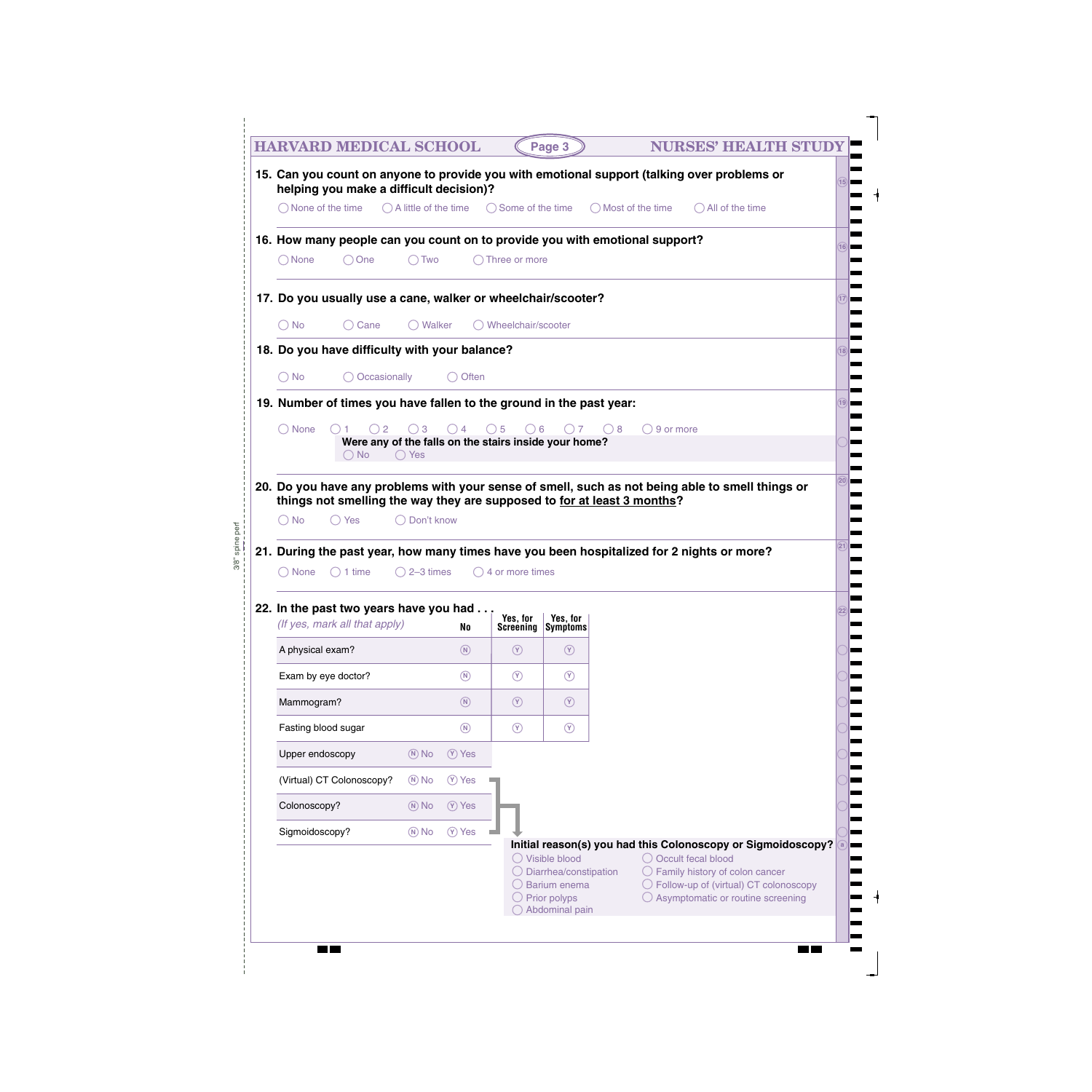| 23. Since June 2010, have you had any of<br>these clinician-diagnosed illnesses?           |                                                                                           |                             |                                               | <b>YEAR OF</b><br><b>DIAGNOSIS</b>       | (23)                           |                        |
|--------------------------------------------------------------------------------------------|-------------------------------------------------------------------------------------------|-----------------------------|-----------------------------------------------|------------------------------------------|--------------------------------|------------------------|
|                                                                                            | LEAVE BLANK FOR "NO," MARK HERE FOR "YES"                                                 |                             | <b>BEFORE</b><br><b>JUNE 1</b><br>2010        | <b>JUNE '10</b><br>TO<br><b>MAY 2012</b> | <b>AFTER</b><br>JUNE 1<br>2012 |                        |
| <b>MARK "YES" BUBBLE AND</b><br>YEAR OF DIAGNOSIS BUBBLE<br>EACH ILLNESS YOU<br><b>FOR</b> | Fibrocystic/other benign breast disease<br>Confirmed by breast biopsy? $\Rightarrow$ N No | $\circledcirc$<br>$(Y)$ Yes |                                               |                                          |                                | a                      |
| <b>HAVE HAD DIAGNOSED.</b>                                                                 | <b>Breast cancer</b>                                                                      | $\circledcirc$              | $\bigcirc$                                    | O                                        | $\bigcirc$                     | $\left( 2\right)$      |
|                                                                                            | Cancer of the ovary                                                                       | $\circledcirc$              | $(\ )$                                        | $\left(\right)$                          | 0                              | $\boxed{3}$            |
|                                                                                            | Colon or rectal polyp (benign)                                                            | $\circledcirc$              | $\left( \begin{array}{c} \end{array} \right)$ | O                                        | Ő                              | $\boxed{4}$            |
|                                                                                            | Cancer of the colon or rectum                                                             | $\circledcirc$              | $(\ )$                                        | $\bigcirc$                               | $\bigcirc$                     | $\boxed{5}$            |
|                                                                                            | Cancer of the lung                                                                        | $\circledcirc$              | $\left(\right)$                               | O                                        | $\bigcirc$                     | $\boxed{6}$            |
|                                                                                            | Melanoma                                                                                  | $\circledcirc$              | ○                                             | $\bigcirc$                               | $\bigcirc$                     | $\widehat{\mathbf{z}}$ |
|                                                                                            | Basal cell skin cancer                                                                    | $\circledcirc$              | $\bigcirc$                                    | O                                        | $\bigcirc$                     | $\boxed{8}$            |
|                                                                                            | Squamous cell skin cancer                                                                 | $\circledcirc$              | ○                                             | Ő                                        | $\bigcirc$                     | $\left(9\right)$       |
|                                                                                            | Chronic lymphocytic leukemia                                                              | $\circledcirc$              | $\bigcirc$                                    | O                                        | O                              | (10)                   |
|                                                                                            | Other cancer                                                                              | $\circledcirc$              | $(\ )$                                        | ◯                                        | 0                              | (11)                   |
|                                                                                            | Specify site of other cancer $\Rightarrow$<br>(e.g., endometrium, pancreas, etc.)         |                             |                                               |                                          |                                |                        |
|                                                                                            | Diabetes mellitus                                                                         | $\circledcirc$              | $\bigcirc$                                    | O                                        | $\bigcirc$                     | (12)                   |
|                                                                                            | Elevated cholesterol                                                                      | $\circledR$                 | $(\ )$                                        | $\bigcirc$                               | ( )                            | (13)                   |
|                                                                                            | High blood pressure                                                                       | $\circledcirc$              |                                               |                                          |                                | (14)                   |
|                                                                                            | Myocardial infarction (heart attack)<br>Hospitalized for MI? <b>Consumer AD</b> No        | $\circledcirc$<br>$(Y)$ Yes | $\overline{(\cdot)}$                          | 0                                        | ۰                              | (15)<br> a             |
|                                                                                            | Angina pectoris<br>Confirmed by angiogram?<br>$\blacktriangleright$ (N) No                | $\circledcirc$<br>(Y) Yes   | $(\ )$                                        | O                                        | ( )                            | (16)<br> a             |
|                                                                                            | Coronary bypass, angioplasty, or stent                                                    | $\circledcirc$              | $(\ )$                                        | O                                        | ( )                            | $\left(17\right)$      |
|                                                                                            | Congestive heart failure                                                                  | $\circledcirc$              | $(\ )$                                        | O                                        | $(\ )$                         | (18)                   |
|                                                                                            | Stroke (CVA)                                                                              | $\circledcirc$              | $(\ )$                                        | O                                        | ( )                            | (19)                   |
|                                                                                            | TIA (Transient ischemic attack)                                                           | $\circledcirc$              | $($ )                                         | O                                        | $\left(\ \right)$              | (20)                   |
|                                                                                            | Peripheral artery disease or claudication<br>of legs (not varicose veins)                 | $\circledcirc$              |                                               | O                                        | ( )                            | (21)                   |
|                                                                                            | Carotid surgery (Endarterectomy)                                                          | $\circledcirc$              | $($ )                                         | $\bigcirc$                               | ( )                            | (22)                   |
|                                                                                            | Pulmonary embolus                                                                         | $^{\circledR}$              | $(\ )$                                        | $\left(\right)$                          | ( )                            | (23)                   |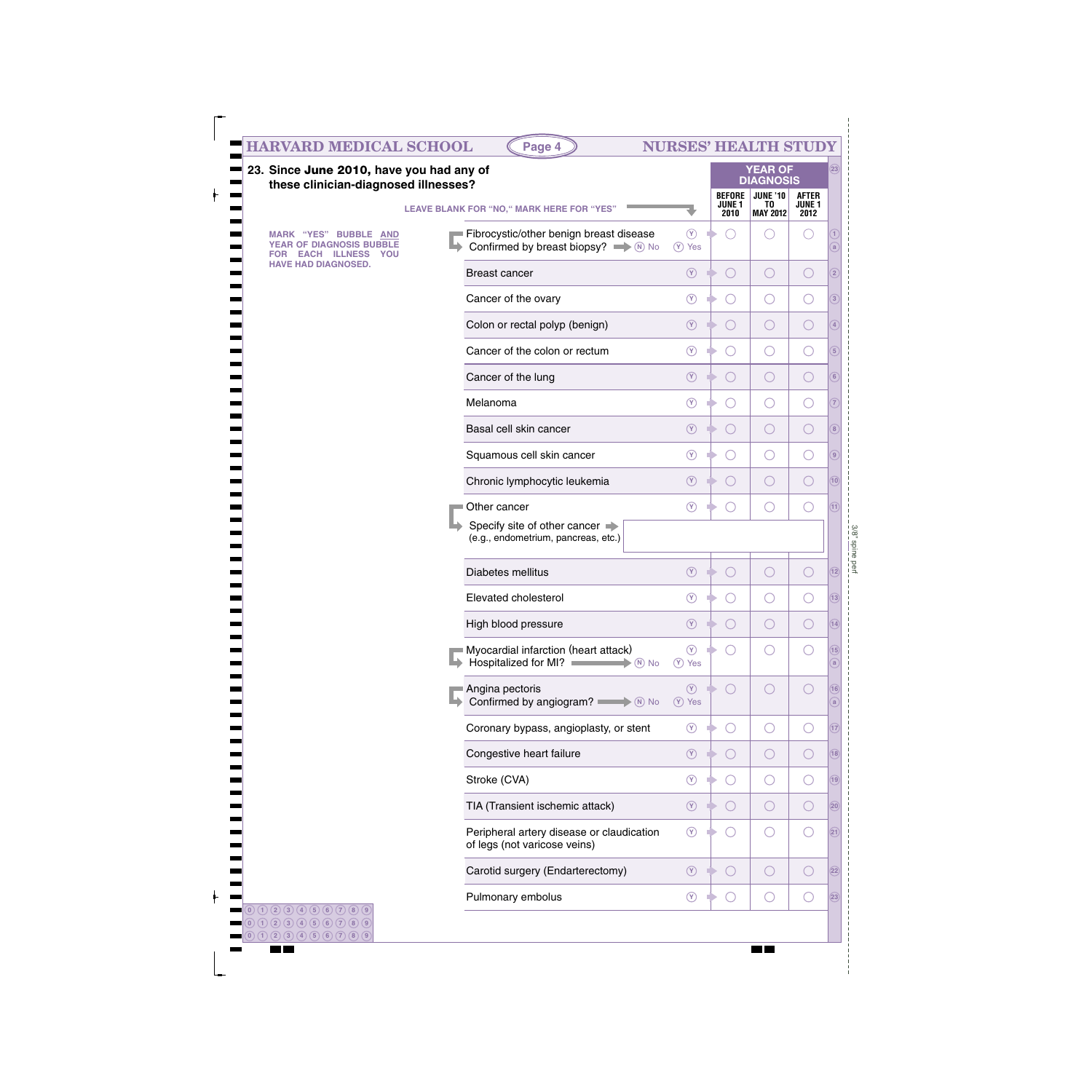| 23. (Continued)<br>Since June 2010, have you had any of<br>these clinician-diagnosed illnesses? |                                                   |                 |                                        | <b>YEAR OF</b><br><b>DIAGNOSIS</b>            |                                       |  |
|-------------------------------------------------------------------------------------------------|---------------------------------------------------|-----------------|----------------------------------------|-----------------------------------------------|---------------------------------------|--|
|                                                                                                 | LEAVE BLANK FOR "NO," MARK HERE FOR "YES"         |                 | <b>BEFORE</b><br><b>JUNE 1</b><br>2010 | JUNE '10<br>T <sub>0</sub><br><b>MAY 2012</b> | <b>AFTER</b><br><b>JUNE 1</b><br>2012 |  |
| "YES" BUBBLE<br>MARK<br><b>AND</b><br>YEAR OF DIAGNOSIS BUBBLE                                  | <b>Atrial fibrillation</b>                        | $\circledcirc$  | $( \ )$                                | O                                             |                                       |  |
| FOR EACH ILLNESS YOU HAVE<br><b>HAD DIAGNOSED.</b>                                              | ICD-Implantable Cardiac Defibrillator             | $\circledcirc$  | ◯                                      | $\bigcirc$                                    | $(\ )$                                |  |
|                                                                                                 | Osteoporosis                                      | $\circledcirc$  | ◯                                      | $\bigcirc$                                    |                                       |  |
|                                                                                                 | Hip replacement                                   | $\circledcirc$  | ○                                      | $\bigcirc$                                    | $(\ )$                                |  |
|                                                                                                 | Hip fracture                                      | $\circledcirc$  | ◯                                      | $\bigcirc$                                    |                                       |  |
|                                                                                                 | Hyperparathyroidism                               | $\circledcirc$  | ○                                      | $\bigcirc$                                    | $\left(\ \right)$                     |  |
|                                                                                                 | Glaucoma                                          | $\circledcirc$  | ◯                                      | $\bigcirc$                                    |                                       |  |
|                                                                                                 | Macular degeneration of retina                    | $\circledcirc$  | ○                                      | O                                             | $\bigcirc$                            |  |
|                                                                                                 | Cataract-1st Diagnosis (Dx)                       | $\circledcirc$  | ◯                                      | $\bigcirc$                                    |                                       |  |
|                                                                                                 | Cataract extraction                               | $\circledcirc$  | ○                                      | O                                             | $\bigcirc$                            |  |
|                                                                                                 | Parkinson's Disease                               | $\circledcirc$  | ◯                                      | $\bigcirc$                                    |                                       |  |
|                                                                                                 | Ulcerative colitis/Crohn's                        | $\circledcirc$  | O                                      | O                                             | $\left(\cdot\right)$                  |  |
|                                                                                                 | Gastric or duodenal ulcer                         | $\circledcirc$  | ∩                                      | $\bigcirc$                                    |                                       |  |
|                                                                                                 | Barrett's esophagus                               | $\circledcirc$  | ∩                                      | O                                             |                                       |  |
|                                                                                                 | Kidney stones                                     | $\circledR$     |                                        | $\bigcirc$                                    |                                       |  |
|                                                                                                 | SLE (systemic lupus)                              | $(\widehat{Y})$ |                                        |                                               |                                       |  |
|                                                                                                 | Rheumatoid Arthritis, clinician Dx                | $\circledcirc$  |                                        | $\left( \begin{array}{c} \end{array} \right)$ |                                       |  |
|                                                                                                 | Gout                                              | $\circledcirc$  | O                                      | O                                             |                                       |  |
|                                                                                                 | Depression, clinician Dx                          | $\circledcirc$  | $(\ )$                                 | $\bigcirc$                                    |                                       |  |
|                                                                                                 | Other major illness or surgery since<br>June 2010 | $\circledcirc$  | $\bigcirc$                             | $\bigcirc$                                    |                                       |  |
|                                                                                                 | Please specify:                                   |                 | Date:                                  |                                               |                                       |  |

**0 1 2 3 4 5 6 7 8 9**  ${\bf 0}$   ${\bf 0}$   ${\bf (1) }$   ${\bf (2) }$   ${\bf (3) }$   ${\bf (4) }$   ${\bf (5) }$   ${\bf (6) }$   ${\bf (7) }$   ${\bf (8) }$   ${\bf (9) }$  ${\bf 0}$   ${\bf 0}$   ${\bf (1) }$   ${\bf (2) }$   ${\bf (3) }$   ${\bf (4) }$   ${\bf (5) }$   ${\bf (6) }$   ${\bf (7) }$   ${\bf (8) }$   ${\bf (9) }$  $\blacksquare$ 

3/8" spine perf 3/8" spine perf

E

E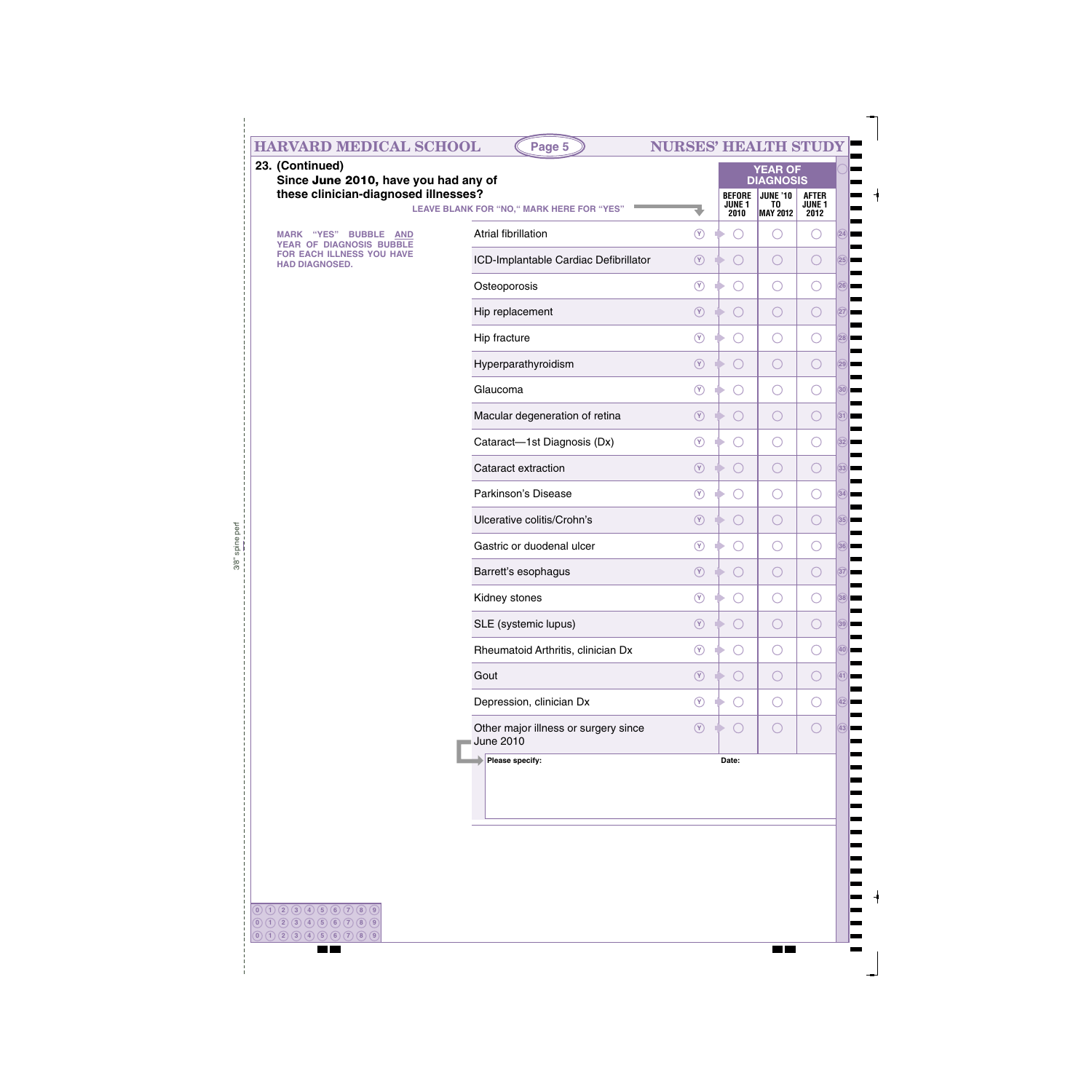| 24. Have you ever had any of these clinician-diagnosed<br>illnesses or procedures? |                                                               |                      |                                                                                                                       |                                                               |                                                                            |                |                                                     |                                               | <b>YEAR OF DIAGNOSIS</b>                    |                                               |          |
|------------------------------------------------------------------------------------|---------------------------------------------------------------|----------------------|-----------------------------------------------------------------------------------------------------------------------|---------------------------------------------------------------|----------------------------------------------------------------------------|----------------|-----------------------------------------------------|-----------------------------------------------|---------------------------------------------|-----------------------------------------------|----------|
|                                                                                    |                                                               |                      |                                                                                                                       | LEAVE BLANK FOR "NO," MARK HERE FOR "YES"                     |                                                                            |                | 2001 or<br><b>Before</b>                            | $2002 -$<br>2005                              | $2006 -$<br>2009                            | $2010 -$<br>2011                              | $2012 +$ |
|                                                                                    |                                                               |                      |                                                                                                                       |                                                               | Lou Gehrig's disease/Amyotrophic Lateral Sclerosis                         | $\circledcirc$ |                                                     | $\left( \quad \right)$                        | $\left( \quad \right)$                      | $\left( \quad \right)$                        |          |
|                                                                                    |                                                               |                      |                                                                                                                       |                                                               | Non-Alzheimer dementia (e.g., Lewy body, vascular, FTD)                    | $\circledcirc$ | C                                                   | $\left(\cdot\right)$                          | O                                           | O                                             | ( )      |
|                                                                                    |                                                               |                      | Alzheimer's disease                                                                                                   |                                                               |                                                                            | $\circled{r}$  | $\begin{array}{c} \square \end{array}$              | $\left( \begin{array}{c} \end{array} \right)$ | O                                           | $\bigcirc$                                    | $(\ )$   |
|                                                                                    |                                                               | Shingles             |                                                                                                                       |                                                               |                                                                            | $\circledcirc$ | $(\ )$                                              | ◯                                             | $\left(\cdot\right)$                        | O                                             | ( )      |
|                                                                                    |                                                               |                      |                                                                                                                       |                                                               | Increased eye pressure in either eye (over 25 mm/Hg)                       | $\circledcirc$ | C                                                   | $\left( \quad \right)$                        | $\left(\begin{array}{c} \end{array}\right)$ | $\bigcirc$                                    | $( \ )$  |
|                                                                                    |                                                               | Osteoarthritis       |                                                                                                                       |                                                               |                                                                            | $\circledcirc$ | €                                                   | O                                             | $\left(\cdot\right)$                        | O                                             | ( )      |
|                                                                                    |                                                               |                      | Sleep apnea, clinician Dx                                                                                             |                                                               |                                                                            | $\circledcirc$ | $\left($                                            | $\left( \quad \right)$                        | $\left(\begin{array}{c} \end{array}\right)$ | $\left(\begin{array}{c} \end{array}\right)$   | $(\ )$   |
|                                                                                    |                                                               |                      | Asthma, clinician Dx                                                                                                  |                                                               |                                                                            | $\circledcirc$ | $(\ )$                                              | $(\ )$                                        | $\left(\begin{array}{c} \end{array}\right)$ | O                                             | ( )      |
|                                                                                    |                                                               |                      |                                                                                                                       | Emphysema or chronic bronchitis, clinician Dx                 |                                                                            | $\circledcirc$ | C                                                   | $\left( \quad \right)$                        | $\left(\begin{array}{c} \end{array}\right)$ | $\left(\begin{array}{c} \end{array}\right)$   | $(\ )$   |
|                                                                                    |                                                               |                      | Vitiligo, clinician Dx                                                                                                |                                                               |                                                                            | $\circledcirc$ | $\left( \begin{array}{c} \cdot \end{array} \right)$ | $\left(\cdot\right)$                          | $\left(\begin{array}{c} \end{array}\right)$ | $(\ )$                                        | $(\ )$   |
|                                                                                    |                                                               |                      | Alopecia areata, clinician Dx                                                                                         |                                                               |                                                                            | $\circledcirc$ | 0                                                   | $\left( \begin{array}{c} \end{array} \right)$ | $\left(\begin{array}{c} \end{array}\right)$ | $\left(\begin{array}{c} \end{array}\right)$   | $(\ )$   |
|                                                                                    |                                                               |                      | Cholecystectomy                                                                                                       |                                                               |                                                                            | $\circledR$    | ( )                                                 | $\left(\begin{array}{c} \end{array}\right)$   | O                                           | $\left(\ \right)$                             | $(\ )$   |
|                                                                                    |                                                               |                      |                                                                                                                       | Vertebral (spine) fracture, X-ray confirmed                   |                                                                            | $\circledcirc$ | C                                                   | $\left( \begin{array}{c} \end{array} \right)$ | $\left(\begin{array}{c} \end{array}\right)$ | $\left(\begin{array}{c} \end{array}\right)$   | $(\ )$   |
|                                                                                    |                                                               |                      | Deep vein thrombosis                                                                                                  |                                                               |                                                                            | $\circledR$    |                                                     | 0                                             | $\left(\ \right)$                           | $\left(\ \right)$                             | ( )      |
|                                                                                    |                                                               |                      | Hypothyroidism                                                                                                        |                                                               |                                                                            | $\circledcirc$ |                                                     | $\overline{(\cdot)}$                          | С.                                          | $\left( \begin{array}{c} \end{array} \right)$ |          |
| <b>Systolic:</b>                                                                   |                                                               | $\bigcirc$ <105 mmHg | ◯ Unknown/Not checked within 2 years<br>$\bigcirc$ 105-114                                                            | 25. Current usual blood pressure (if checked within 2 years): | $\bigcirc$ 115-124<br>$\bigcirc$ 125-134                                   |                | $\bigcirc$ 135-144                                  |                                               |                                             |                                               |          |
|                                                                                    | $\bigcirc$ 145-154<br>$\bigcirc$ <65 mmHg<br>$\bigcirc$ 90-94 |                      | $\bigcirc$ 155-164<br><b>Diastolic:</b> O Unknown/Not checked within 2 years<br>$\bigcirc$ 65-74<br>$\bigcirc$ 95-104 | $O$ 75-84<br>$\bigcirc$ 105+                                  | $\bigcirc$ 165-174<br>$\bigcirc$ 175+<br>$\bigcirc$ 85-89                  |                |                                                     |                                               |                                             |                                               |          |
|                                                                                    |                                                               |                      |                                                                                                                       |                                                               | 26. Your resting pulse rate: (please take after sitting for 5 min.)        |                |                                                     |                                               |                                             |                                               |          |
| $\bigcirc$ Unsure<br>$\bigcirc$ <55/min<br>$\bigcirc$ 75–79                        | $\bigcirc$ 55-59                                              | $\bigcirc$ 80-84     | $\bigcirc$ 60-64<br>$\bigcirc$ 85-89                                                                                  | $\bigcirc$ 65-69<br>$\bigcirc$ 90-99                          | $\bigcirc$ 70–74<br>$\bigcirc$ 100 or more                                 |                |                                                     |                                               |                                             |                                               |          |
|                                                                                    |                                                               |                      |                                                                                                                       |                                                               | 27. How many natural teeth do you currently have (with or without crowns)? |                |                                                     |                                               |                                             |                                               |          |
| $\bigcirc$ None                                                                    | $\bigcirc$ 1-10                                               |                      | $\bigcirc$ 11-16                                                                                                      | $\bigcirc$ 17-24                                              | $\bigcirc$ 25-32                                                           |                |                                                     |                                               |                                             |                                               |          |

 $3/8"$  spine perf 3/8" spine perf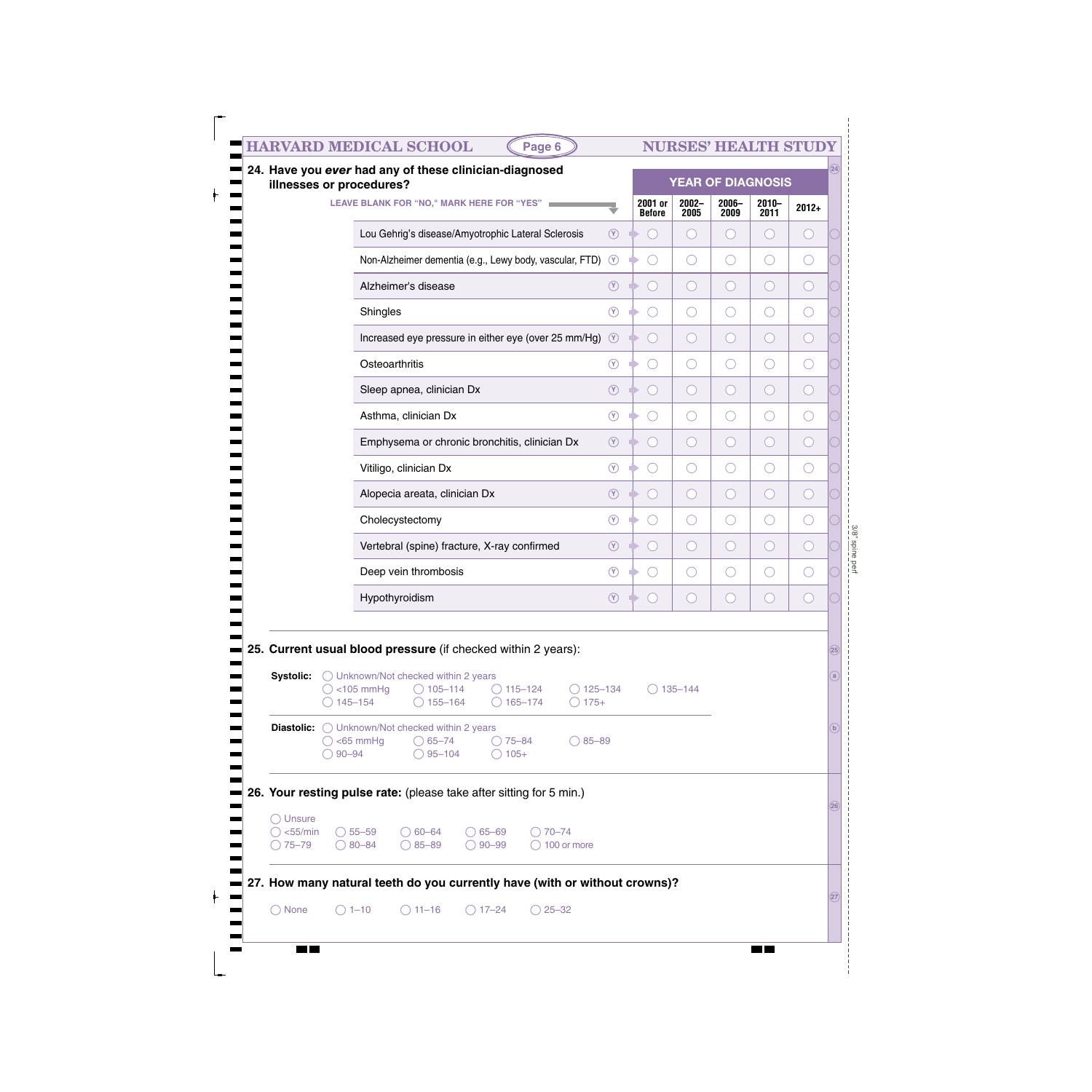| <b>HARVARD MEDICAL SCHOOL</b><br>Page 7                                                                                                                                                               | <b>NURSES' HEAT</b>                                                                                                              |
|-------------------------------------------------------------------------------------------------------------------------------------------------------------------------------------------------------|----------------------------------------------------------------------------------------------------------------------------------|
| 28. Regular Medication (Mark if used regularly in past 2 years)                                                                                                                                       |                                                                                                                                  |
| <b>Analgesics</b>                                                                                                                                                                                     |                                                                                                                                  |
| Acetaminophen (e.g., Tylenol)<br>$\bigcirc$ 2-3<br>$\bigcirc$ 4–5<br>Days per week:<br>1.<br>$\bigcirc$ 3-5<br>Total tablets per week:<br>$\bigcirc$ 1-2<br>$\bigcirc$ 6-14                           | $\bigcirc$ 6+ days<br>$\bigcirc$ 15+ tablets                                                                                     |
| "Baby" or low dose aspirin (100 mg or less/tablet)<br>$\bigcirc$ 2-3<br>$\bigcirc$ 4–5<br>Days per week:<br>1<br>$\bigcirc$ 3-5<br>Total tablets per week:<br>$\bigcirc$ 1-2<br>$\bigcirc$ 6-14       | $\bigcirc$ 6+ days<br>$\bigcirc$ 15+ tablets                                                                                     |
| Aspirin or aspirin-containing products (325mg or more/tablet)<br>$\bigcirc$ 4–5<br>Days per week:<br>$\bigcirc$ 2–3<br>$\bigcirc$ 3-5<br>Total tablets per week:<br>$\bigcirc$ 6-14<br>$\bigcirc$ 1-2 | $\bigcirc$ 6+ days<br>$\bigcirc$ 15+ tablets                                                                                     |
| Ibuprofen (e.g., Advil, Motrin, Nuprin)<br>Days per week:<br>$2 - 3$<br>$\bigcirc$ 4–5<br>$\bigcirc$ 1-2<br>$\bigcirc$ 3-5<br>$\bigcirc$ 6-14<br>Total tablets per week:                              | $\bigcirc$ 6+ days<br>$\bigcirc$ 15+ tablets                                                                                     |
| Celebrex (COX-2 inhibitors)<br>$\bigcirc$ 2-3<br>Days per week:<br>$\bigcirc$ 4–5<br>()1                                                                                                              | $\bigcirc$ 6+ days                                                                                                               |
| Other anti-inflammatory analgesics, 2+ times/week (e.g., Aleve, Naprosyn, Relafen, Ketoprofen, Anaprox)                                                                                               |                                                                                                                                  |
| <b>Other Regular Medications</b>                                                                                                                                                                      |                                                                                                                                  |
| Thiazide diuretic<br>Potassium<br>$\bigcirc$ Lasix                                                                                                                                                    | Opioid pain medications                                                                                                          |
| Calcium blocker<br>(e.g., Calan, Procardia, Cardizem, Norvasc)                                                                                                                                        | (e.g., codeine, Percocet, Vicodin, tramadol)<br>SSRIs (Celexa, Lexapro, Prozac, Paxil, Zoloft,<br>Luvox, fluoxetine, citalopram) |
| Beta-blocker<br>(e.g., Inderal, Lopressor, Tenormin, Corgard)                                                                                                                                         | Tricyclics (e.g., amitriptyline, nortriptyline, imipramine)                                                                      |
| ACE Inhibitors (e.g., Capoten, Vasotec, Zestril)                                                                                                                                                      | SNRIs /Other antidepressants (Wellbutrin, Effexor,<br>Remeron, Cymbalta, veniafaxine, bupropion)                                 |
| Angiotensin receptor blocker<br>(e.g., Diovan, Losartan, Avapro)                                                                                                                                      | Minor tranquilizers (e.g., Valium, alprazolam,                                                                                   |
| Other anti-hypertensive (e.g., clonidine, doxazosin)                                                                                                                                                  | lorazepam)                                                                                                                       |
| Plavix<br>Coumadin<br>Pradaxa                                                                                                                                                                         | Prilosec, Nexium, Prevacid (Iansoprazole),<br>Protonix, Aciphex                                                                  |
| Antiarrhythmic<br>Digoxin                                                                                                                                                                             | H2 blocker (e.g., Pepcid, Zantac, ranitidine,<br>famotidine)                                                                     |
|                                                                                                                                                                                                       |                                                                                                                                  |
| "Statin" cholesterol-lowering drug:<br>O Mevacor (lovastatin)<br>Lipitor (atorvastatin)                                                                                                               | Aricept, Exelon, Razadyne<br>Namenda                                                                                             |
| Pravachol (pravastatin)<br>Crestor<br>Zocor (simvastatin)<br>Other                                                                                                                                    | Fosamax, Actonel, or other bisphosphonate                                                                                        |
| Other cholesterol-lowering drug                                                                                                                                                                       | Thyroid hormone (e.g., Synthroid, Levothroid, extract)                                                                           |
| Steroids taken orally                                                                                                                                                                                 | Ambien, Sonata, Lunesta or zolpidem                                                                                              |
| (e.g., Prednisone, Decadron, Medrol)<br>Metformin (glucophage)<br>Actos<br>Insulin                                                                                                                    | Other prescription sleep medications<br>(e.g., Trazodone, Rozerem)                                                               |

 $\overline{\phantom{a}}$ 

 $\overline{\phantom{a}}$ 

3/8" spine perf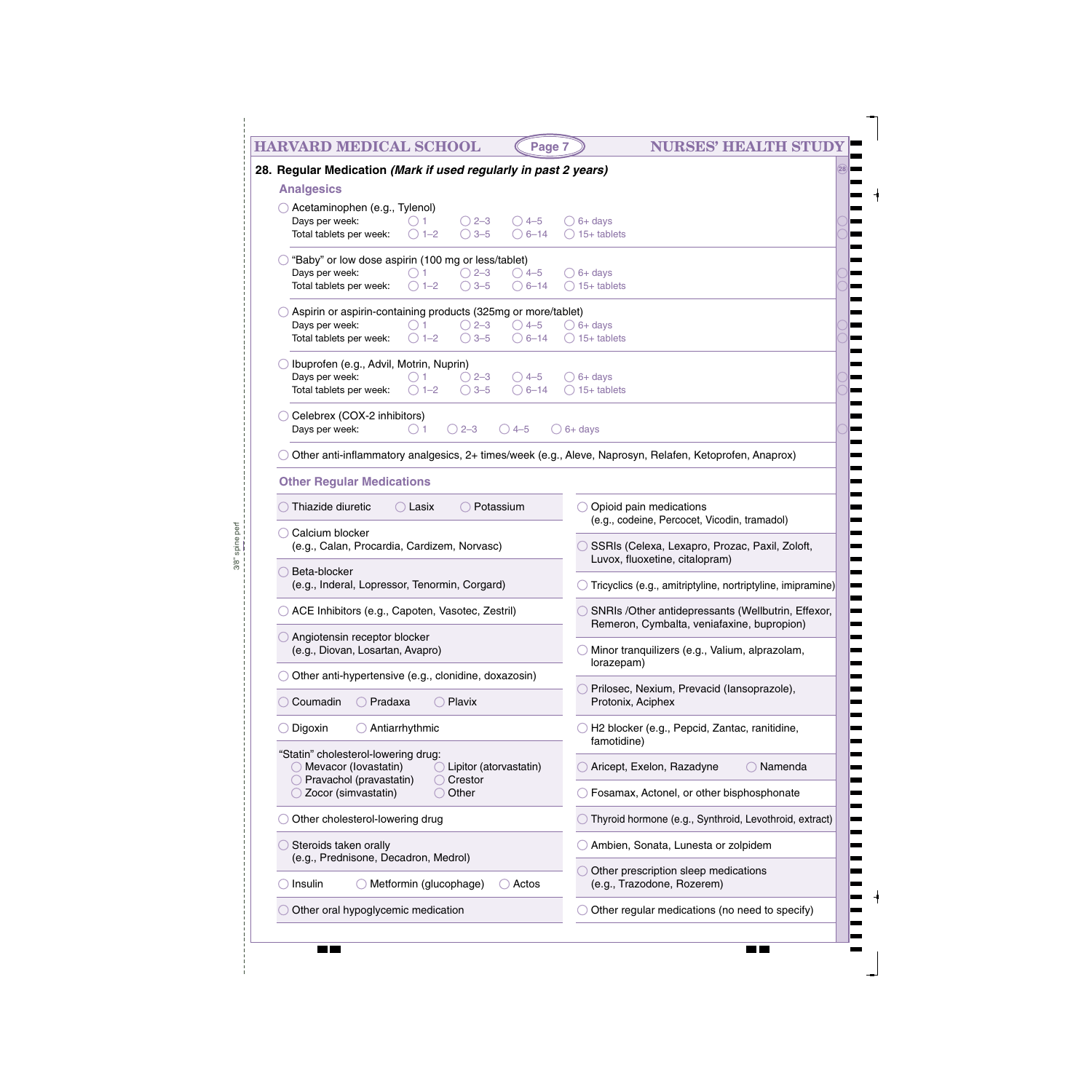| <b>HARVARD MEDICAL SCHOOL</b><br><b>NURSES' HEALTH STUDY</b><br>Page 8<br>29. During the past 4 years, what is the TOTAL amount of time you used antibiotics?                                                                                                                  |                              |
|--------------------------------------------------------------------------------------------------------------------------------------------------------------------------------------------------------------------------------------------------------------------------------|------------------------------|
| (Exclude skin creams, mouthwash or isoniazid.)                                                                                                                                                                                                                                 | (29)                         |
| $\bigcap$ None<br>$\bigcirc$ 1 to 15 days<br>$\bigcirc$ 15 days to 2 months<br>$\bigcirc$ 2-4 months<br>$\bigcirc$ 4 months to 2 years<br>$\bigcirc$ 2 to 3 years<br>$\bigcirc$ Over 3 years                                                                                   |                              |
| 30. Have any of the following biological relatives had breast cancer?                                                                                                                                                                                                          | (30)                         |
| $\bigcirc$ Sister<br>$\bigcirc$ Daughter: diagnosed before age 50<br>Daughter: age 50+<br>$\bigcap$ None of these relatives                                                                                                                                                    |                              |
| 31. Have any of the following biological relatives had ovarian cancer?                                                                                                                                                                                                         | (31)                         |
| ◯ Sister<br>$\bigcirc$ Daughter<br>$\bigcap$ None of these relatives                                                                                                                                                                                                           |                              |
| 32. Have any of your siblings, your children, or your parents been diagnosed with Ulcerative<br><b>Colitis or Crohn's disease?</b>                                                                                                                                             | $ 32\rangle$                 |
| $\bigcirc$ No<br>$\bigcirc$ Yes, ulcerative colitis<br>◯ Yes. Crohn's disease                                                                                                                                                                                                  |                              |
| 33. In the last year, how often have you had heartburn or acid-reflux?                                                                                                                                                                                                         | (33)                         |
| $\bigcirc$ None in the past year<br>$\bigcirc$ Less than once a month<br>() About once a month<br>About once a week<br>Several times a week<br>( ) Daily                                                                                                                       |                              |
| 34. Have you ever been diagnosed with diverticulosis of the colon without diverticulitis                                                                                                                                                                                       | $\left(34\right)$            |
| or diverticular bleeding?<br>$\bigcirc$ No<br>$\bigcirc$ Yes                                                                                                                                                                                                                   |                              |
|                                                                                                                                                                                                                                                                                |                              |
| 35. Have you ever been diagnosed with diverticulitis of the colon that required antibiotics or<br>hospitalization?                                                                                                                                                             | (35)                         |
| $\bigcirc$ Yes $\longrightarrow$ a. Total number of episodes:<br>( ) No<br>3<br>()2<br>( ) 4<br>()5+<br>b. Year(s) of all episodes:                                                                                                                                            | $\mathbf{a}$<br>$\mathsf{b}$ |
| $O'00-'01$<br>$\bigcirc$ < 1992<br>$O'92-'93$<br>$\bigcirc$ '94–'95<br>$O'96 - 97$<br>$O'98 - 99$<br>$O'02-03$<br>$O'$ -06' $O'$<br>$0$ '08-'09<br>$2012+$<br>$O'04-705$<br>$\bigcirc$ '10-'11<br>c. Surgery for diverticulitis?<br>$\bigcirc$ No $\bigcirc$<br>$\bigcirc$ Yes |                              |
|                                                                                                                                                                                                                                                                                |                              |
| 36. Have you ever been diagnosed with diverticular bleeding that required blood transfusion and/or<br>hospitalization?                                                                                                                                                         |                              |
| a. Total number of episodes:<br>$\bigcirc$ 2<br>$\bigcirc$ 5+<br>◯ No<br>$\bigcirc$ Yes $\longrightarrow$<br>$\bigcirc$ 3<br>()4<br>b. Year(s) of all episodes:                                                                                                                |                              |
| $O'92-93$<br>$\bigcirc$ < 1992<br>$O'96 - 97$<br>$\bigcirc$ '94–'95<br>$O'98 - 99$<br>$O'$ -00' $O$<br>$O'02-03$<br>$O'04-705$<br>$0^{\circ}$ -80' $\bigcirc$<br>$O'06 - 07$<br>$O'10-'11$<br>$\bigcirc$ 2012+<br>c. Surgery for diverticular bleeding?                        |                              |
| $\bigcap$ No $\bigcap$ Yes                                                                                                                                                                                                                                                     |                              |
| 37. Have you ever had gastrointestinal bleeding that required hospitalization or a transfusion?                                                                                                                                                                                |                              |
| ◯ Duodenum<br>a. Sites:<br>$\bigcirc$ Esophagus<br>$\bigcirc$ Stomach<br>$\bigcirc$ Yes $\implies$<br>O Colon/Rectum<br>◯ Site(s) unknown<br>$\bigcirc$ No<br>$\bigcirc$ Other                                                                                                 |                              |
| b. What years?<br>$\bigcirc$ Before 2006<br>$\bigcirc$ '10-'11<br>$\bigcirc$ '06–'07<br>$O'$ '08-'09<br>$\bigcirc$ 2012 or later                                                                                                                                               |                              |
|                                                                                                                                                                                                                                                                                |                              |
|                                                                                                                                                                                                                                                                                |                              |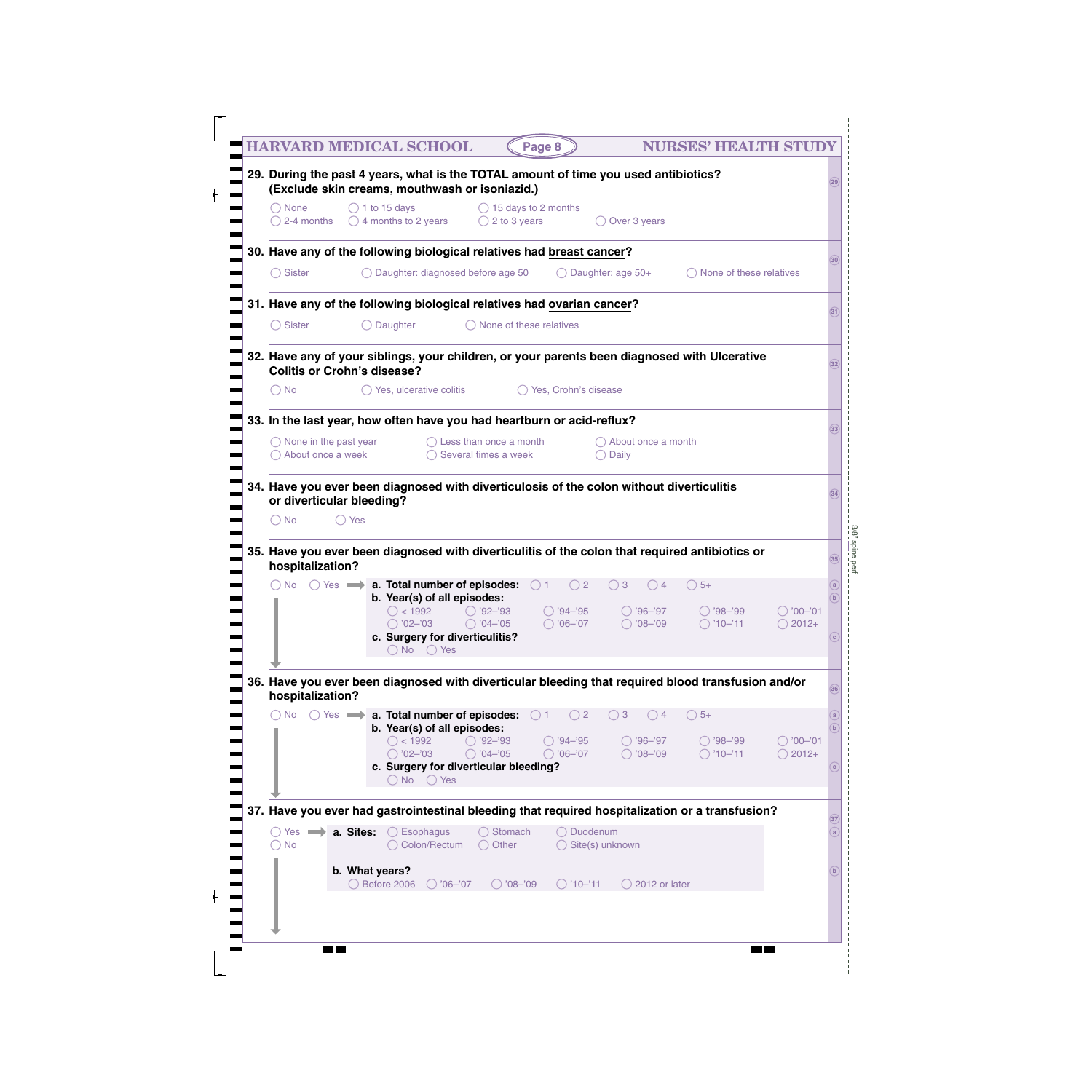| <b>HARVARD MEDICAL SCHOOL</b>                                                                                   |                                                     |                    | Page 9                                                                                                                                                                                                  |                                                        | <b>NURSES' HEALTH STUD</b>  |  |
|-----------------------------------------------------------------------------------------------------------------|-----------------------------------------------------|--------------------|---------------------------------------------------------------------------------------------------------------------------------------------------------------------------------------------------------|--------------------------------------------------------|-----------------------------|--|
| 38. What is your marital status?                                                                                |                                                     |                    |                                                                                                                                                                                                         |                                                        |                             |  |
| ◯ Married                                                                                                       | <b>Divorced</b>                                     |                    | Widowed                                                                                                                                                                                                 |                                                        |                             |  |
| <b>Domestic Partnership</b>                                                                                     |                                                     | Separated          | Never married                                                                                                                                                                                           |                                                        |                             |  |
| 39. Do you live in any of the following special residential settings?                                           |                                                     |                    |                                                                                                                                                                                                         |                                                        |                             |  |
| $\bigcirc$ Nursing home                                                                                         |                                                     |                    | $\bigcirc$ Senior / retirement housing or community exclusively for people age 55+                                                                                                                      |                                                        |                             |  |
| $\bigcirc$ Assisted living facility                                                                             |                                                     | None of the above  |                                                                                                                                                                                                         |                                                        |                             |  |
| 40. Your living arrangement: (Mark all that apply.)                                                             |                                                     |                    |                                                                                                                                                                                                         |                                                        |                             |  |
| $\bigcirc$ Alone                                                                                                | $\bigcirc$ With spouse or partner                   |                    | $\bigcirc$ With other family                                                                                                                                                                            | With other people                                      | With pet(s)                 |  |
| 41. What is your current work status: (Mark all that apply.)                                                    |                                                     |                    |                                                                                                                                                                                                         |                                                        |                             |  |
| $\bigcirc$ Retired                                                                                              | $\bigcap$ Homemaker                                 |                    | $\bigcirc$ Full-time non-nursing employment $\bigcirc$ Part-time non-nursing employment                                                                                                                 |                                                        |                             |  |
| $\bigcirc$ Nursing full-time $\bigcirc$ Nursing part-time                                                       |                                                     | $\bigcap$ Disabled |                                                                                                                                                                                                         |                                                        |                             |  |
| 42. During the last 12 months, how often have you leaked or lost control of your urine?                         |                                                     |                    |                                                                                                                                                                                                         |                                                        |                             |  |
| $\bigcap$ Never $\bigcap$ Less than once/month                                                                  |                                                     |                    | $\bigcirc$ Once/month $\bigcirc$ 2-3 times/month                                                                                                                                                        | ◯ About once/week                                      | $\bigcirc$ Almost every day |  |
|                                                                                                                 |                                                     |                    | i) When you lose your urine, how much usually leaks?<br>$\bigcirc$ A few drops $\bigcirc$ C Enough to wet your underwear $\bigcirc$ Enough to wet your outerclothing $\bigcirc$ Enough to wet the floor |                                                        |                             |  |
|                                                                                                                 | ii) When you lose urine, what is the usual cause?   |                    |                                                                                                                                                                                                         |                                                        |                             |  |
|                                                                                                                 | (b) A sudden and urgent need to go to the bathroom  |                    | a Coughing, sneezing, laughing, or doing physical activity                                                                                                                                              | C Both a) and b) equally<br>(a) In other circumstances |                             |  |
|                                                                                                                 |                                                     |                    |                                                                                                                                                                                                         |                                                        |                             |  |
| 43. How frequently do you have a bowel movement?                                                                |                                                     |                    |                                                                                                                                                                                                         |                                                        |                             |  |
| $\bigcirc$ More than twice a day<br>Every other day                                                             | $\bigcirc$ Twice a day<br>$\bigcirc$ Every 3-4 days |                    | $\bigcirc$ Daily<br>◯ Every 5 days or less                                                                                                                                                              |                                                        |                             |  |
|                                                                                                                 |                                                     |                    |                                                                                                                                                                                                         |                                                        |                             |  |
| 44. In the past 3 months, how often did you have hard or lumpy stools?                                          |                                                     |                    |                                                                                                                                                                                                         |                                                        |                             |  |
| $\bigcirc$ Never or rarely<br>About 50%                                                                         | $\bigcirc$ Occasionally<br>About 75%                |                    | $\bigcirc$ About 25% of the time<br>Almost always                                                                                                                                                       |                                                        |                             |  |
|                                                                                                                 |                                                     |                    |                                                                                                                                                                                                         |                                                        |                             |  |
| 45. In the past 3 months, how often did you have loose, mushy or watery stools?                                 |                                                     |                    |                                                                                                                                                                                                         |                                                        |                             |  |
| $\bigcirc$ Never or rarely                                                                                      | ◯ Occasionally                                      |                    | $\bigcirc$ About 25% of the time                                                                                                                                                                        |                                                        |                             |  |
| About 50%                                                                                                       | About 75%                                           |                    | Almost always                                                                                                                                                                                           |                                                        |                             |  |
| 46. How often do you use a laxative (such as softeners, bulking agents, fiber supplements                       |                                                     |                    |                                                                                                                                                                                                         |                                                        |                             |  |
| or suppositories)?                                                                                              |                                                     |                    |                                                                                                                                                                                                         |                                                        |                             |  |
| $\bigcirc$ Never<br>$\bigcirc$ 2-3 times/wk                                                                     | $\bigcirc$ < Once/month<br>$\bigcirc$ 4-5 times/wk  |                    | $\bigcirc$ 1-3 times/month<br>$\bigcirc$ Daily                                                                                                                                                          | Once/week<br>2+ times/day                              |                             |  |
|                                                                                                                 |                                                     |                    |                                                                                                                                                                                                         |                                                        |                             |  |
| 47. How often in the past year have you experienced any amount of accidental bowel leakage?<br>Answer a) and b) |                                                     |                    |                                                                                                                                                                                                         |                                                        |                             |  |
| a) Liquid stool:                                                                                                | <b>Never</b>                                        |                    | $) 1-3/m$ onth                                                                                                                                                                                          | Several times/wk                                       |                             |  |
|                                                                                                                 | Less than 1/month                                   |                    | About once/wk                                                                                                                                                                                           | Nearly daily                                           |                             |  |
| b) Solid stool:                                                                                                 | <b>Never</b><br>Less than 1/month                   |                    | $\big)$ 1-3/month<br>About once/wk                                                                                                                                                                      | Several times/wk<br>Nearly daily                       |                             |  |
| 48. Have you talked to your healthcare provider about leaking urine or accidental bowel                         |                                                     |                    |                                                                                                                                                                                                         |                                                        |                             |  |
| leakage? (Mark all that apply.)                                                                                 |                                                     |                    |                                                                                                                                                                                                         |                                                        |                             |  |
|                                                                                                                 |                                                     |                    |                                                                                                                                                                                                         |                                                        |                             |  |

3/8" spine perf

3/8" spine perf

 $\frac{1}{4}$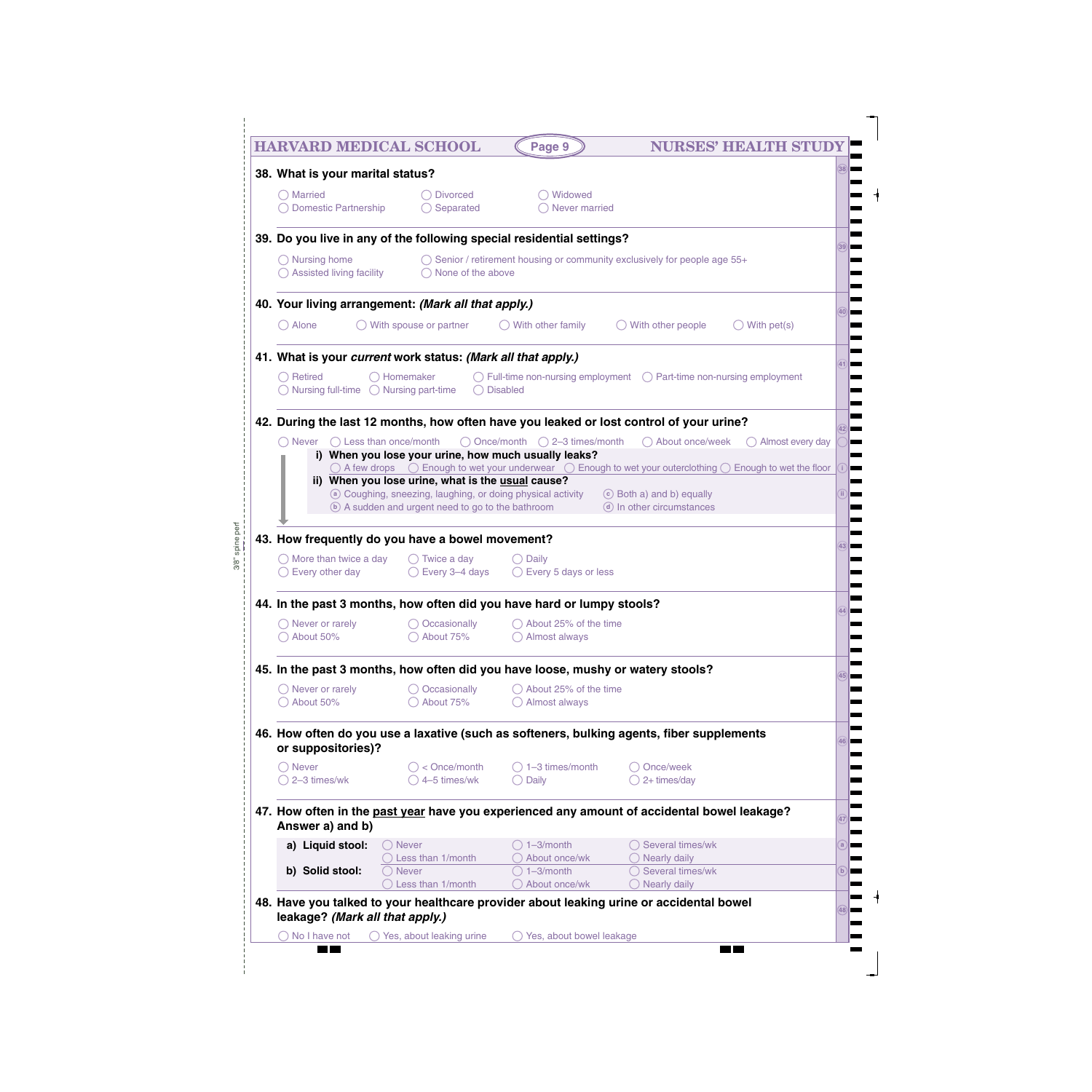3/8" spine perf

3/8" spine perf

**TO** 

| <b>HARVARD MEDICAL SCHOOL</b> | <b>NURSES' HEALTH STUDY</b> |
|-------------------------------|-----------------------------|
|                               |                             |

**THE** 

| 49. DURING THE PAST YEAR, what was your                                                                                   |      |                 |                               |                 |                  |                                               |                 |                 | URBED HEALH STUDI                   |                       | (49)           |
|---------------------------------------------------------------------------------------------------------------------------|------|-----------------|-------------------------------|-----------------|------------------|-----------------------------------------------|-----------------|-----------------|-------------------------------------|-----------------------|----------------|
| average time PER WEEK spent at each of the                                                                                |      |                 |                               |                 |                  | <b>TIME PER WEEK</b>                          |                 |                 |                                     |                       |                |
| following recreational activities?                                                                                        | Zero | $1 - 4$<br>Min. | $5 - 19$<br>Min.              | 20-59<br>Min.   | One<br>Hour      | $1 - 1.5$<br>Hrs.                             | $2 - 3$<br>Hrs. | $4 - 6$<br>Hrs. | $7 - 10$<br>Hrs.                    | $11+$<br>Hrs.         |                |
| Walking for exercise or walking for transportation<br>or errands                                                          | ( )  | $(\ )$          | O                             | 0               | C                |                                               | Ο.              | ( )             | C .                                 |                       | ○              |
| Running or jogging                                                                                                        |      |                 | U                             |                 | U                |                                               |                 |                 | U.                                  |                       | $( \ )$        |
| Bicycling (include stationary machine)                                                                                    | U    |                 | 0                             | U               | ( . )            | $\left( \begin{array}{c} \end{array} \right)$ |                 | U               | U                                   |                       | $(\ )$         |
| Tennis, squash, racquetball                                                                                               |      |                 | 0                             |                 | С.               |                                               |                 |                 |                                     |                       | $( \ )$        |
| Lap swimming                                                                                                              | ( )  |                 | 0                             | O,              | С.               |                                               |                 | ( )             | U                                   |                       | $( \ )$        |
| Other aerobic exercise (aerobic dance, ski or<br>stair machine, etc.)                                                     | O    |                 | 0                             |                 | С.               |                                               |                 |                 | 0                                   |                       | $\bigcirc$     |
| Lower intensity exercise (yoga, stretching, toning)                                                                       |      |                 | 0                             | U               | U                | $\left( \begin{array}{c} \end{array} \right)$ |                 | U               | ( )                                 |                       | $( \ )$        |
| Other vigorous activities (e.g., lawn mowing)                                                                             |      |                 | 0                             |                 | C.               |                                               |                 |                 |                                     |                       | $($ )          |
| Arm weights<br>Weight training or resistance exercises<br>(Include free weights or machines such as Nautilus) Leg weights |      |                 |                               |                 |                  |                                               |                 |                 |                                     |                       |                |
|                                                                                                                           |      |                 |                               |                 |                  |                                               |                 |                 |                                     |                       | (50)           |
| 50. DURING THE PAST YEAR, on average, how many<br><b>HOURS PER WEEK did you spend:</b>                                    |      | Zero<br>Hrs.    | <b>One</b><br>Hour            | $2 - 5$<br>Hrs. | $6 - 10$<br>Hrs. | <b>TIME PER WEEK</b><br>Hrs.                  | Hrs.            | Hrs.            | $ 11-20 21-40 41-60 61-90 $<br>Hrs. | <b>Over</b><br>90 Hrs |                |
| Standing or walking around at work or away from home?<br>(hrs./week)                                                      |      |                 | 0                             | ( )             | O                |                                               | $(\quad)$       | ∪)              | ( )                                 |                       | $\bigcirc$     |
| Standing or walking around at home? (hrs./week)                                                                           |      |                 | O                             |                 | C.               |                                               |                 |                 |                                     |                       | $($ )          |
| Sitting at work or away from home or while driving? (hrs./week)                                                           |      |                 |                               |                 |                  |                                               |                 |                 |                                     |                       |                |
| Sitting at home while watching TV/DVD/video? (hrs./week)                                                                  |      |                 | U                             |                 | ( .              |                                               |                 |                 |                                     |                       | $\bigcirc$     |
| Other sitting at home (e.g., reading, meal times, at desk)?<br>(hrs./week)                                                |      | $(\ )$          | $(\ )$                        |                 | $(\ )$           |                                               |                 | $(\ )$          | $(\ )$                              | $(\ )$                | $\bigcirc$     |
| 51. What is your usual walking pace outdoors?<br>$\bigcirc$ Unable to walk<br>$\bigcirc$ Easy, casual (less than 2 mph)   |      |                 | ◯ Normal, average (2-2.9 mph) |                 |                  |                                               |                 |                 |                                     |                       | $\circledcirc$ |
| $\bigcirc$ Very brisk/ striding (4 mph or faster)<br>Brisk pace (3-3.9 mph)                                               |      |                 |                               |                 |                  |                                               |                 |                 |                                     |                       |                |
| 52. How many total flights of stairs (not individual steps) do you climb daily?                                           |      |                 |                               |                 |                  |                                               |                 |                 |                                     |                       | (52)           |
| $\bigcirc$ 2 flights or less<br>$\bigcirc$ None<br>$()$ 3–4<br>$()$ 5-9                                                   |      | () 10–14        |                               |                 |                  | $\bigcirc$ 15 or more flights                 |                 |                 |                                     |                       |                |
| 53. Can you rise from a chair 5 times in a row, without using your arms? (Try if unsure.)                                 |      |                 |                               |                 |                  |                                               |                 |                 |                                     |                       | (53)           |
| $\bigcirc$ No<br>$\bigcirc$ Yes                                                                                           |      |                 |                               |                 |                  |                                               |                 |                 |                                     |                       |                |
|                                                                                                                           |      |                 |                               |                 |                  |                                               |                 |                 |                                     |                       |                |
|                                                                                                                           |      |                 |                               |                 |                  |                                               |                 |                 |                                     |                       |                |
|                                                                                                                           |      |                 |                               |                 |                  |                                               |                 |                 |                                     |                       |                |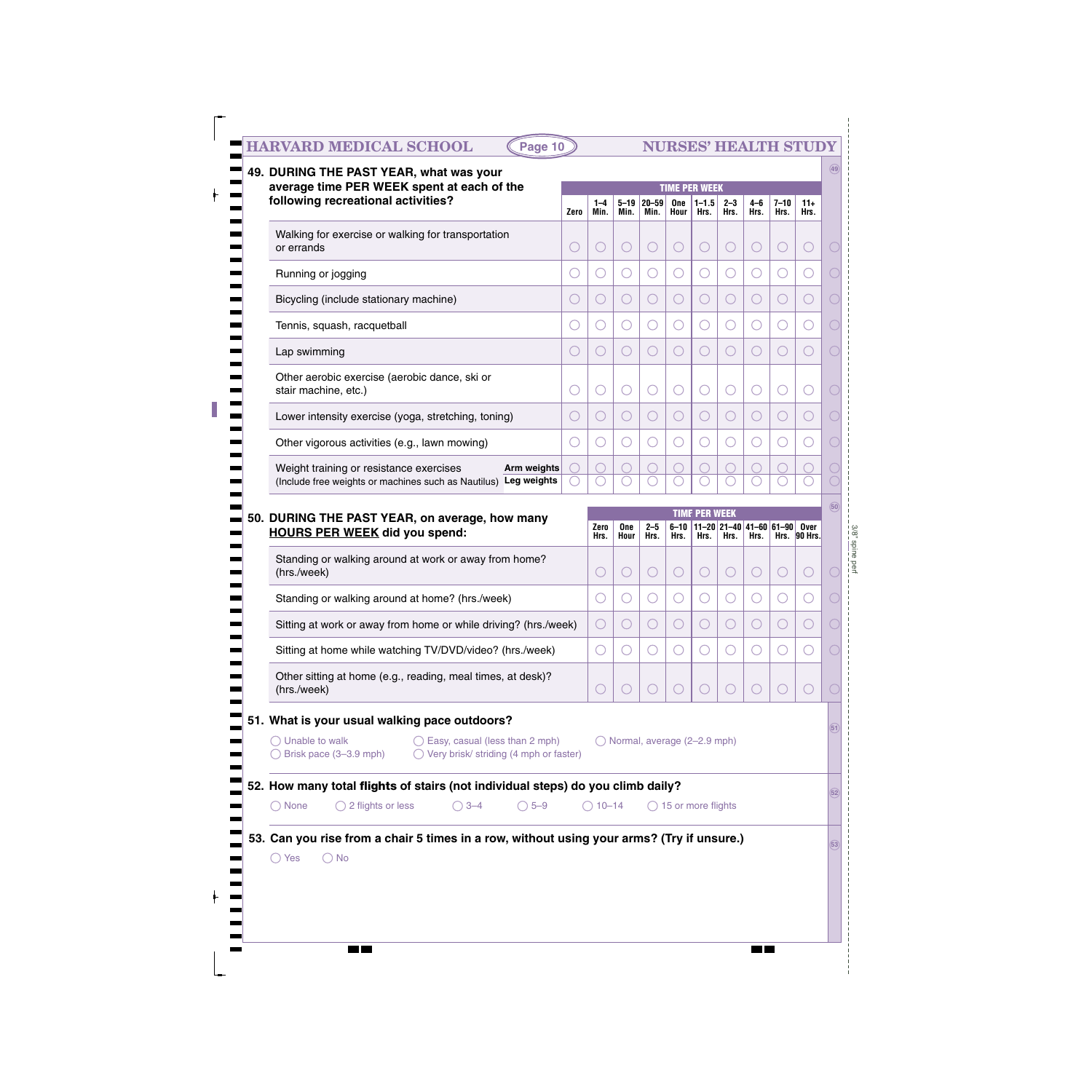| <b>HARVARD MEDICAL SCHOOL</b><br>Page 11                                                            |                       | <b>NURSES' HEALTH STUD</b> |                                                     |  |
|-----------------------------------------------------------------------------------------------------|-----------------------|----------------------------|-----------------------------------------------------|--|
| 54. The following items are about activities you might currently do during a typical day. Does your |                       |                            |                                                     |  |
| health now limit you in these activities?<br>If so, how much? (Mark one response on each line.)     | Yes, limited<br>a lot | Yes, limited<br>a little   | No, not<br>limited at all                           |  |
| Vigorous activities, like running, lifting heavy objects, strenuous sports                          | $(\ )$                |                            |                                                     |  |
| Moderate activities, such as moving a table, pushing a vacuum<br>cleaner, bowling, or playing golf  |                       |                            |                                                     |  |
| Lifting or carrying groceries                                                                       |                       |                            | $(\ )$                                              |  |
| Climbing several flights of stairs                                                                  |                       |                            |                                                     |  |
| Climbing one flight of stairs                                                                       |                       | $( \ )$                    | $\left( \begin{array}{c} \end{array} \right)$       |  |
| Bending, kneeling, or stooping                                                                      |                       | $($ )                      | $\left( \begin{array}{c} \cdot \end{array} \right)$ |  |
| Walking more than a mile                                                                            |                       | $( \ )$                    | ( )                                                 |  |
| Walking several blocks                                                                              |                       |                            |                                                     |  |
| Walking one block                                                                                   |                       |                            |                                                     |  |
| Bathing or dressing yourself                                                                        |                       |                            |                                                     |  |
| 55. Choose the best answer for how you felt the past month:                                         |                       |                            |                                                     |  |
| Are you basically satisfied with your life?                                                         | $\bigcirc$ Yes        | $\bigcirc$ No              |                                                     |  |
| Have you dropped many of your activities and interests?                                             | () Yes                | $\bigcirc$ No              |                                                     |  |
| Do you feel that your life is empty?                                                                | $\bigcirc$ Yes        | $\bigcirc$ No              |                                                     |  |
| Do you often get bored?                                                                             | $\bigcirc$ Yes        | $\bigcirc$ No              |                                                     |  |
| Are you in good spirits most of the time?                                                           | $\bigcirc$ Yes        | $\bigcirc$ No              |                                                     |  |
| Are you afraid that something bad is going to happen to you?                                        | $\bigcirc$ Yes        | $\bigcirc$ No              |                                                     |  |
| Do you feel happy most of the time?                                                                 | $\bigcirc$ Yes        | $\bigcirc$ No              |                                                     |  |
| Do you often feel helpless?                                                                         | $\bigcirc$ Yes        | $\bigcirc$ No              |                                                     |  |
| Do you prefer to stay at home, rather than going out and doing new things?                          | $\bigcirc$ Yes        | $\bigcirc$ No              |                                                     |  |
| Do you feel you have more problems with memory than most?                                           | $\bigcirc$ Yes        | $\bigcirc$ No              |                                                     |  |
| Do you think it is wonderful to be alive now?                                                       | $\bigcirc$ Yes        | $\bigcirc$ No              |                                                     |  |
| Do you feel pretty worthless the way you are now?                                                   | $\bigcirc$ Yes        | $\bigcirc$ No              |                                                     |  |
| Do you feel full of energy?                                                                         | $\bigcirc$ Yes        | $\bigcirc$ No              |                                                     |  |
| Do you feel that your situation is hopeless?                                                        | $\bigcirc$ Yes        | $\bigcirc$ No              |                                                     |  |
| Do you think that most people are better off than you are?                                          | $\bigcirc$ Yes        | $\bigcirc$ No              |                                                     |  |

۳

 $\blacksquare$ 

 $\overline{\blacksquare}$ 

3/8" spine perf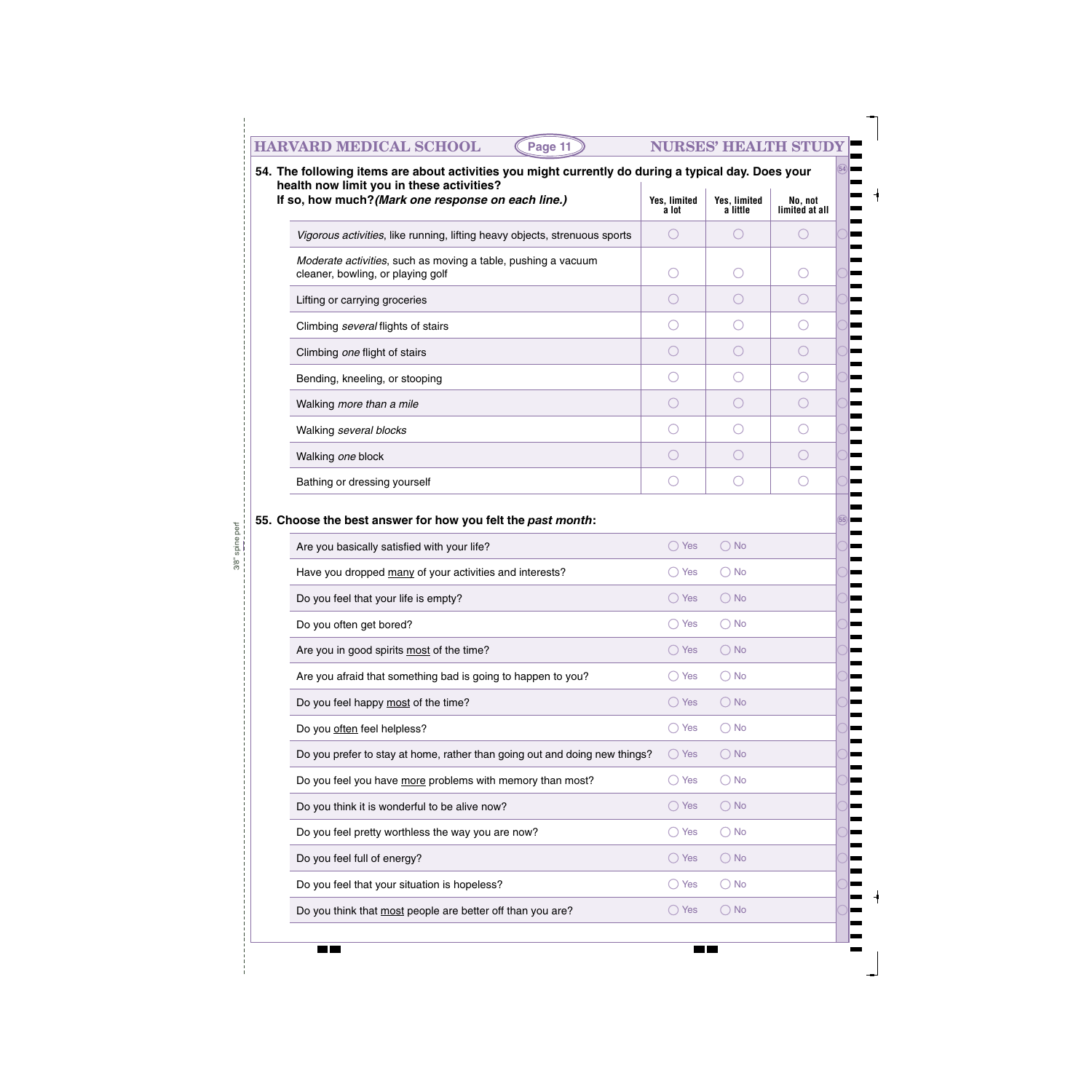| <b>HARVARD MEDICAL SCHOOL</b><br>Page 12<br><b>NURSES' HEALTH STUDY</b>                                                                                                                                                                         |                        |
|-------------------------------------------------------------------------------------------------------------------------------------------------------------------------------------------------------------------------------------------------|------------------------|
| 56. During the last four weeks, how much of the time did emotional problems (e.g., feeling<br>depressed or anxious) interfere with your regular daily activities or social activities (like visiting<br>with friends or relatives)? (Mark one.) | (56)                   |
| $\bigcirc$ A little of the time $\bigcirc$ None of the time<br>$\bigcirc$ All of the time<br>$\bigcirc$ Most of the time<br>$\bigcirc$ Some of the time                                                                                         |                        |
| 57. On average, over a 24 hour period, do you sleep:                                                                                                                                                                                            | (57)                   |
| $\bigcirc$ <5 hours<br>$\bigcirc$ 5 hrs<br>$\bigcirc$ 6 hrs<br>$\bigcirc$ 7 hrs<br>$\bigcirc$ 8 hrs<br>$\bigcirc$ 9 hrs<br>$\bigcirc$ 10+ hours                                                                                                 |                        |
| 58. Do you snore?                                                                                                                                                                                                                               | (58)                   |
| $\bigcirc$ Every night<br>$\bigcirc$ A few nights a week<br>$\bigcirc$ Occasionally<br>$\bigcirc$ Almost never<br>$\bigcirc$ Don't know<br>$\bigcirc$ Most nights                                                                               |                        |
| 59. Has your spouse (or sleep partner) ever told you that you appear to "act out your dreams"<br>while sleeping (punched or flailed arms in the air, shouted or screamed), which has occurred<br>at least three times?                          | (59)                   |
| $\bigcirc$ No<br>◯ I do not have a sleep partner<br>() Yes                                                                                                                                                                                      |                        |
| 60a. Do you regularly provide care to your disabled or ill spouse/partner?                                                                                                                                                                      | (60)                   |
| O No $\bigcirc$ Yes $\longrightarrow$ <b>Number of hours per week?</b> $\bigcirc$ 1–8 hours $\bigcirc$ 9–20 hrs $\bigcirc$ 21–35 hrs $\bigcirc$ 36–72 hrs $\bigcirc$ 73+ hrs                                                                    | $\widehat{\mathsf{a}}$ |
| b. Outside of your employment, do you regularly provide care to a disabled or ill other person?                                                                                                                                                 |                        |
| O No $\bigcirc$ Yes $\longrightarrow$ <b>Number of hours per week?</b> $\bigcirc$ 1–8 hours $\bigcirc$ 9–20 hrs $\bigcirc$ 21–35 hrs $\bigcirc$ 36–72 hrs $\bigcirc$ 73+ hrs                                                                    | $\mathbf{b}$           |
| c. How stressful would you say it is to provide care to the individuals mentioned above?                                                                                                                                                        |                        |
| $\bigcirc$ Not applicable<br>$\bigcirc$ Not at all<br>$\bigcirc$ Just a little bit<br>$\bigcirc$ Moderately<br>$\bigcirc$ Extremely<br>$\bigcirc$ Don't know                                                                                    |                        |
| d. How rewarding would you say it is to provide care to the individuals mentioned above?                                                                                                                                                        |                        |
| ◯ Don't know<br>$\bigcirc$ Not applicable<br>$\bigcirc$ Not at all<br>$\bigcirc$ Just a little bit<br>$\bigcirc$ Moderately<br>$\bigcirc$ Extremely                                                                                             | $\alpha$               |
| 61. Over the past year, have you had a discussion with any of your healthcare providers about the<br>kind of medical care you would want if you were faced with a serious illness?                                                              | (61)                   |
| $\bigcirc$ No, and I do not intend to do so anytime soon<br>◯ No, but I have considered doing so<br>$\bigcirc$ Yes, I have discussed these matters with my healthcare provider                                                                  |                        |
| 62. Have you established any form of advance care planning for yourself in the event of serious<br>illness? (Mark all that apply.)                                                                                                              | (62)                   |
| ◯ Health care proxy/durable power of attorney for healthcare<br>◯ Physician Orders for Life Sustaining Treatment (POLST)<br>$\bigcirc$ Living will<br>$\bigcirc$ Not sure<br>◯ Other<br>◯ None of these                                         |                        |

 $\overline{\blacksquare}$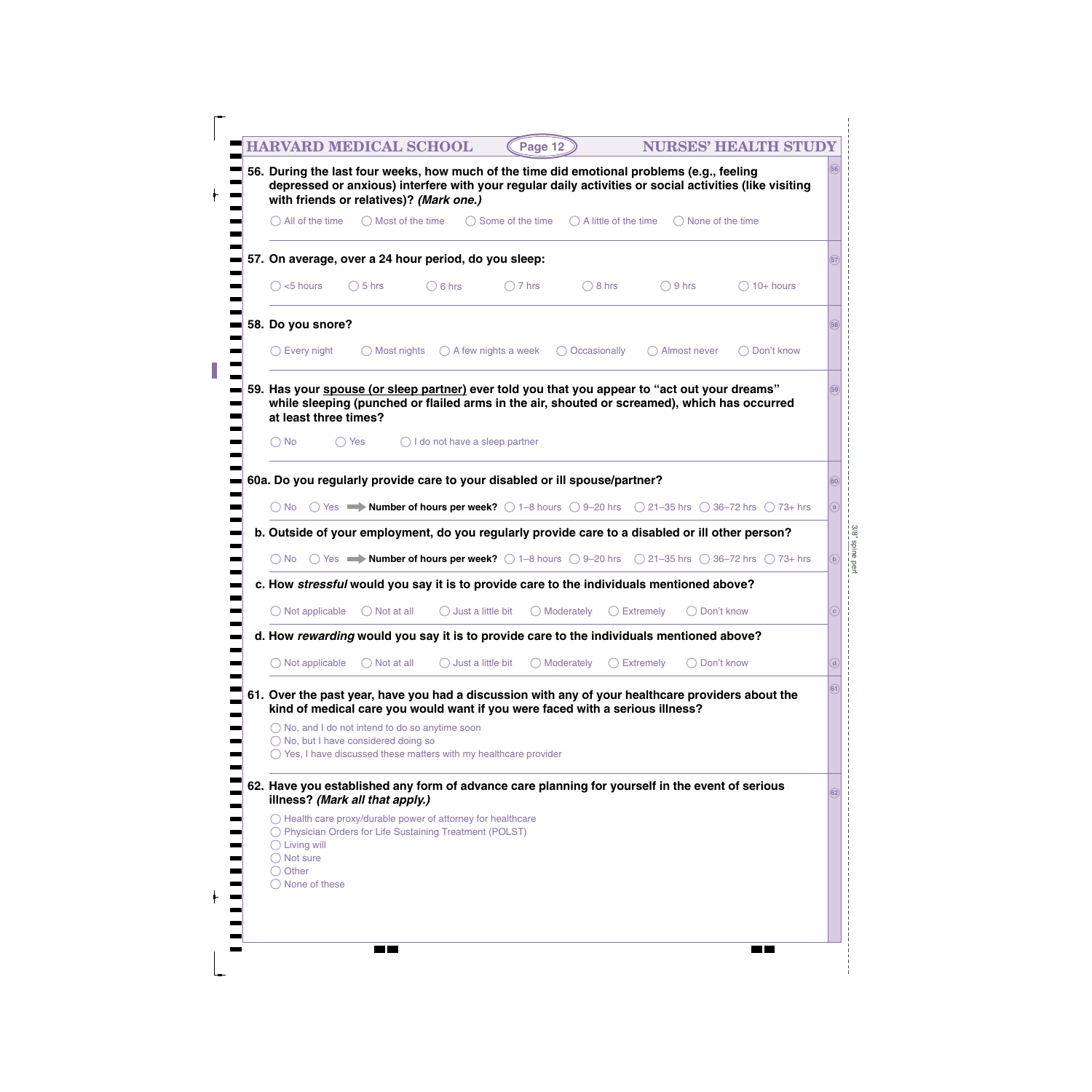# **HARVARD MEDICAL SCHOOL (Page 13) NURSES' HEALTH STUDY**

|                                                                                                                     |                             |                             |                                      |                            |                   | 63)  |
|---------------------------------------------------------------------------------------------------------------------|-----------------------------|-----------------------------|--------------------------------------|----------------------------|-------------------|------|
| 63. Please indicate the extent to which you<br>agree or disagree with the following<br>statements.                  | <b>Disagree</b><br>strongly | <b>Disagree</b><br>a little | <b>Neither agree</b><br>nor disagree | Agree<br>a little          | Agree<br>strongly |      |
| In uncertain times I usually expect the best.                                                                       | $($ )                       | $($ )                       | $( \ )$                              | $( \ )$                    | $($ )             |      |
| If something can go wrong with me, it will.                                                                         |                             | $($ )                       | $(\quad)$                            | $(\quad)$                  | $(\quad)$         |      |
| I'm always optimistic about my future.                                                                              | $($ )                       | $( \ )$                     | $( \ )$                              | $(\ )$                     | $(\ )$            |      |
| I hardly ever expect things to go my way.                                                                           | $( \ )$                     | $($ )                       | $($ )                                | $(\quad)$                  | $(\quad)$         |      |
| I rarely count on good things happening to me.                                                                      | $($ )                       | $( \ )$                     | $( \ )$                              | $( \ )$                    | $(\ )$            |      |
| Overall, I expect more good things to happen<br>to me than bad.                                                     |                             |                             | $($ )                                | $(\quad)$                  | $(\quad)$         |      |
| 64. Over the last 4 weeks, how often have you been<br>bothered by any of the following problems?                    | Not at all                  | <b>Several days</b>         | <b>More than</b><br>half the days    | <b>Nearly every</b><br>day | (64)              |      |
| Feeling nervous, anxious or on edge                                                                                 |                             | $($ )                       | $( \ )$                              | $( \ )$                    | $( \ )$           |      |
| Not being able to stop or control worrying                                                                          |                             | $(\quad)$                   | $($ )                                | $($ )                      | $(\quad)$         |      |
| Worrying too much about different things                                                                            |                             | $($ )                       | $($ )                                | $( \ )$                    | $( \ )$           |      |
| Trouble relaxing                                                                                                    |                             | $($ )                       | $($ )                                | $($ )                      | $(\quad)$         |      |
| Being so restless that it is hard to sit still                                                                      |                             | $($ )                       | $($ )                                | $($ )                      | $( \ )$           |      |
| Becoming easily annoyed or irritable                                                                                |                             | $( \ )$                     | $( \ )$                              | $( \ )$                    | $(\ )$            |      |
| Feeling afraid as if something awful might happen                                                                   |                             | $($ )                       | $( \ )$                              | $( \ )$                    | $(\ )$            |      |
| 65. Please answer Yes or No for each of the following questions about your memory:                                  |                             |                             |                                      |                            |                   | (65) |
| Have you recently experienced any change in your ability to remember things?                                        |                             |                             | $\bigcirc$ Yes                       | $\bigcirc$ No              |                   |      |
| Do you have more trouble than usual remembering recent events?                                                      | ◯ Yes                       | $\bigcirc$ No               |                                      |                            |                   |      |
| Do you have more trouble than usual remembering a short list of items, such<br>as a shopping list?                  |                             | $\bigcirc$ Yes              | $\bigcirc$ No                        |                            |                   |      |
| Do you have trouble remembering things from one second to the next?                                                 |                             | $\bigcirc$ Yes              | $\bigcirc$ No                        |                            |                   |      |
| Do you have any difficulty in understanding or following spoken instructions?                                       |                             |                             | $\bigcirc$ Yes                       | $\bigcirc$ No              |                   |      |
| Do you have more trouble than usual following a group conversation or a plot<br>in a TV program due to your memory? |                             |                             | $\bigcirc$ Yes                       | $\bigcirc$ No              |                   |      |
| Do you have trouble finding your way around familiar streets?                                                       |                             |                             | $\bigcirc$ Yes                       | $\bigcirc$ No              |                   |      |

 $\blacksquare$ 

 $3/8$ " spine perf 3/8" spine perf

**The Co**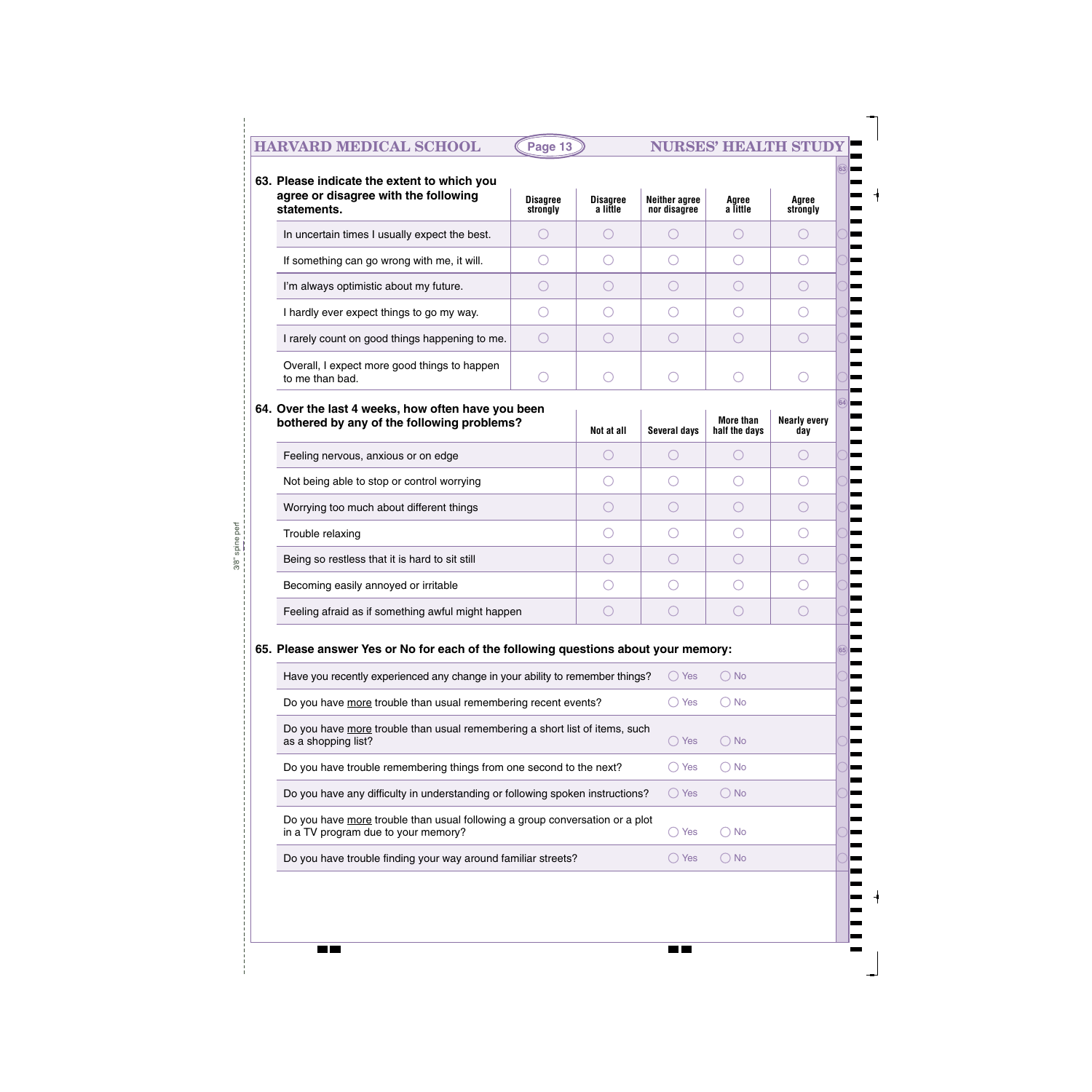## **HARVARD MEDICAL SCHOOL (Page 14) MURSES' HEALTH STUDY**

| 66. Since June 2010, have any of the following events occurred?                      |            |               |  |  |  |  |  |
|--------------------------------------------------------------------------------------|------------|---------------|--|--|--|--|--|
| Death of your spouse                                                                 | <b>Yes</b> | <b>No</b>     |  |  |  |  |  |
| Death of another close family member                                                 | Yes<br>(   | <b>No</b>     |  |  |  |  |  |
| Major conflict or problems in relationships<br>with relatives, friends, or neighbors | <b>Yes</b> | 〔 )No         |  |  |  |  |  |
| A significant negative change in your<br>financial, business or work situation       | <b>Yes</b> | <b>No</b>     |  |  |  |  |  |
| Death of a close friend                                                              | <b>Yes</b> | $\bigcirc$ No |  |  |  |  |  |
| A significant negative change<br>in your living conditions                           | Yes        | No.           |  |  |  |  |  |

**67. Please rate your ability to do the following activities.** *(Mark one answer for each row.)* **<sup>67</sup>**

| Are you able to                                                                 | <b>Without Help</b>                                         | <b>With Some Help</b>                                                       | <b>Unable</b>                                            |   |
|---------------------------------------------------------------------------------|-------------------------------------------------------------|-----------------------------------------------------------------------------|----------------------------------------------------------|---|
| a. Get to places out of<br>walking distance                                     | Drive car, or travel alone<br>on bus, train, or taxi        | Need someone to help<br>you or go with you                                  | Unable to travel except $\bigcirc$<br>by ambulance, etc. |   |
| b. Go shopping for groceries<br>or clothes (assuming you<br>had transportation) | Can shop by yourself,<br>assuming you had<br>transportation | Need someone to help<br>you on all shopping trips                           | Completely unable to<br>do any shopping                  | C |
| c. Prepare your own meals                                                       | Plan and cook full<br>meals yourself                        | Can prepare some<br>things. Unable to cook<br>full meals                    | Completely unable to<br>prepare any meals                | U |
| d. Do your own housework                                                        | Can clean floors,<br>bathroom, etc.                         | Need help with heavy<br>housework & cleaning                                | Completely unable to<br>do any housework                 |   |
| e. Handle your own money                                                        | Write checks, pay bills,<br>etc., by yourself               | Can manage day-to-day<br>buying. Need help with<br>checkbook & paying bills | Completely unable to<br>handle money                     |   |
| f. Handle your medications                                                      | Able to keep track of<br>and take meds yourself             | Need someone to help<br>manage medications                                  | Completely unable to<br>manage medications               |   |

### **68. Do you drive an automobile?**

Yes

No, I never did  $\bigcirc$  No, not anymore  $\Rightarrow$  **When did you stop driving?** 

- In the last 4 years
- In the last 8 years
- Over 8 years ago

**68**

m m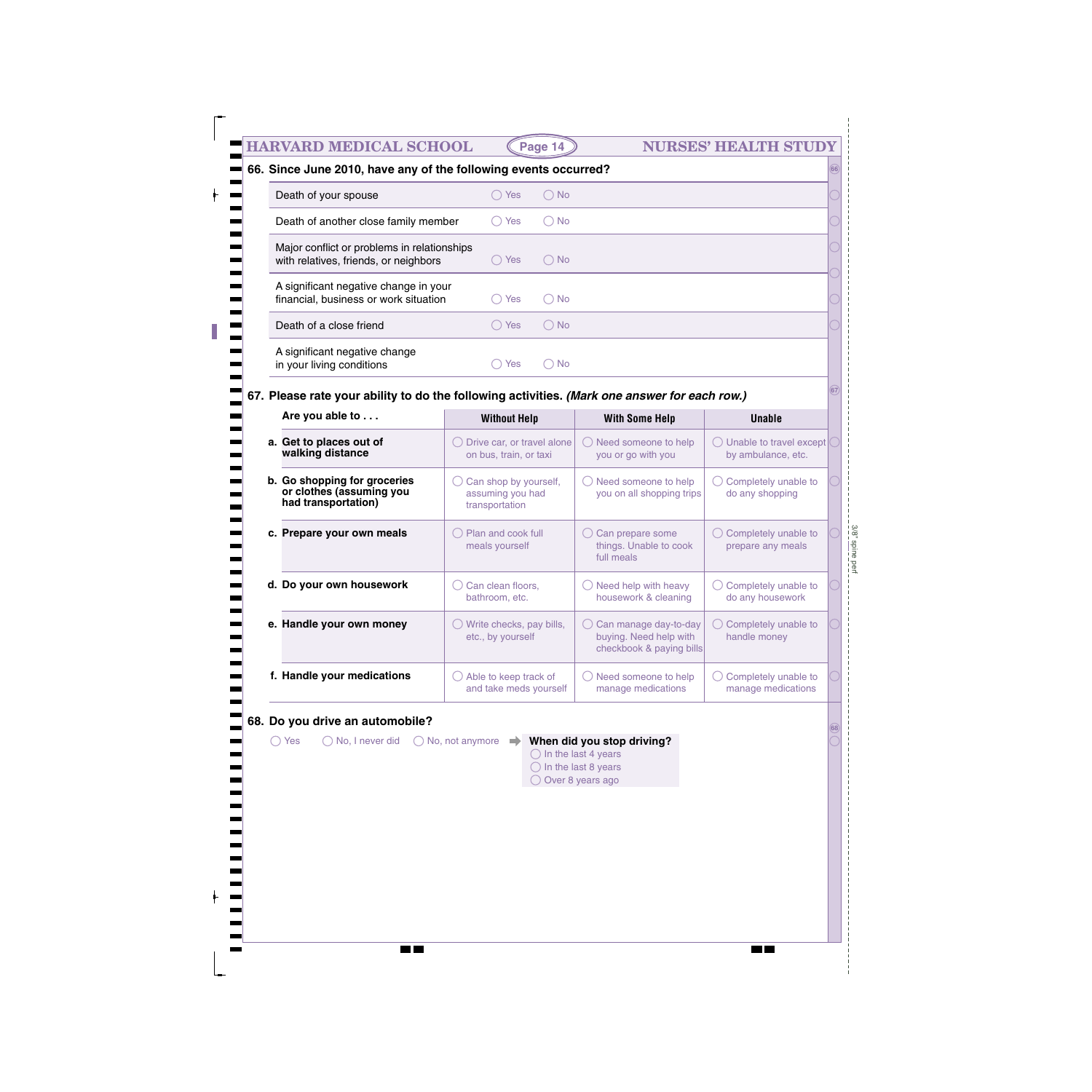| <b>HARVARD MEDICAL SCHOOL</b><br><b>NURSES' HEALTH STUD</b><br>Page 15                                                                                                                                                                                            |  |
|-------------------------------------------------------------------------------------------------------------------------------------------------------------------------------------------------------------------------------------------------------------------|--|
| 69. In a typical week during the past year, on how many days did you consume an alcoholic<br>beverage of any type?                                                                                                                                                |  |
| $\bigcirc$ 1 day/week $\bigcirc$ 2 days/wk $\bigcirc$ 3 days/wk $\bigcirc$ 4 days/wk $\bigcirc$ 5 days/wk $\bigcirc$ 6 days/wk $\bigcirc$ 7 days/wk<br>$\bigcirc$ No days                                                                                         |  |
| 70. In a typical month, what is the largest number of drinks of beer, wine, and/or liquor you have<br>in one day?                                                                                                                                                 |  |
| ◯ None<br>$\bigcirc$ 1-2 drinks/day $\bigcirc$ 3-5<br>$\bigcirc$ 6-9<br>$\bigcirc$ 10–14 $\bigcirc$ 15 or more drinks/day                                                                                                                                         |  |
| 71. In a typical week during the past year, how often did you drink alone?                                                                                                                                                                                        |  |
| $\bigcirc$ Never or don't drink<br>$\bigcirc$ 1-2 times/week<br>$\bigcirc$ 3-5 times/week<br>$\bigcirc$ Less than once/month<br>Almost every day                                                                                                                  |  |
| 72. Have you ever attempted suicide?                                                                                                                                                                                                                              |  |
| $\bigcirc$ No $\bigcirc$ Yes $\longrightarrow$ a. Did you require medical attention in an emergency department or hospital?<br>$\bigcirc$ No $\bigcirc$ Yes                                                                                                       |  |
| b. Please indicate your age(s) when you attempted suicide:                                                                                                                                                                                                        |  |
| $31 - 45$<br>$\bigcirc$ Before age 18<br>$\bigcirc$ 18-30<br>$46 - 60$<br>$\bigcirc$ 61–75<br>$\bigcirc$ 75–84 $\bigcirc$ 85+                                                                                                                                     |  |
| National Suicide Prevention Hotline 1-800-273-8255                                                                                                                                                                                                                |  |
| 73. Did you need any help from someone else to complete this questionnaire?                                                                                                                                                                                       |  |
| $\bigcirc$ No $\bigcirc$ Yes, I received help from someone else but I provided most of the input<br>$\bigcirc$ Yes, someone else completed it on my behalf with minimal input from me                                                                             |  |
| If Yes:<br>I needed help with: (Mark all that apply.)                                                                                                                                                                                                             |  |
| $\bigcirc$ Vision<br>$\bigcirc$ Writing<br>Other<br>$\bigcirc$ Memory                                                                                                                                                                                             |  |
| Who helped?                                                                                                                                                                                                                                                       |  |
| ◯ Husband<br>$\bigcirc$ Child<br>Other                                                                                                                                                                                                                            |  |
| Please elaborate in the space below and include your name, address, telephone number or email<br>address, and your relationship to the participant. Please explain briefly why your help was needed<br>(e.g., macular degeneration, Parkinson's, dementia, etc.). |  |
|                                                                                                                                                                                                                                                                   |  |
|                                                                                                                                                                                                                                                                   |  |
|                                                                                                                                                                                                                                                                   |  |
|                                                                                                                                                                                                                                                                   |  |
|                                                                                                                                                                                                                                                                   |  |
|                                                                                                                                                                                                                                                                   |  |
|                                                                                                                                                                                                                                                                   |  |
|                                                                                                                                                                                                                                                                   |  |
|                                                                                                                                                                                                                                                                   |  |
|                                                                                                                                                                                                                                                                   |  |
|                                                                                                                                                                                                                                                                   |  |
|                                                                                                                                                                                                                                                                   |  |

3/8" spine perf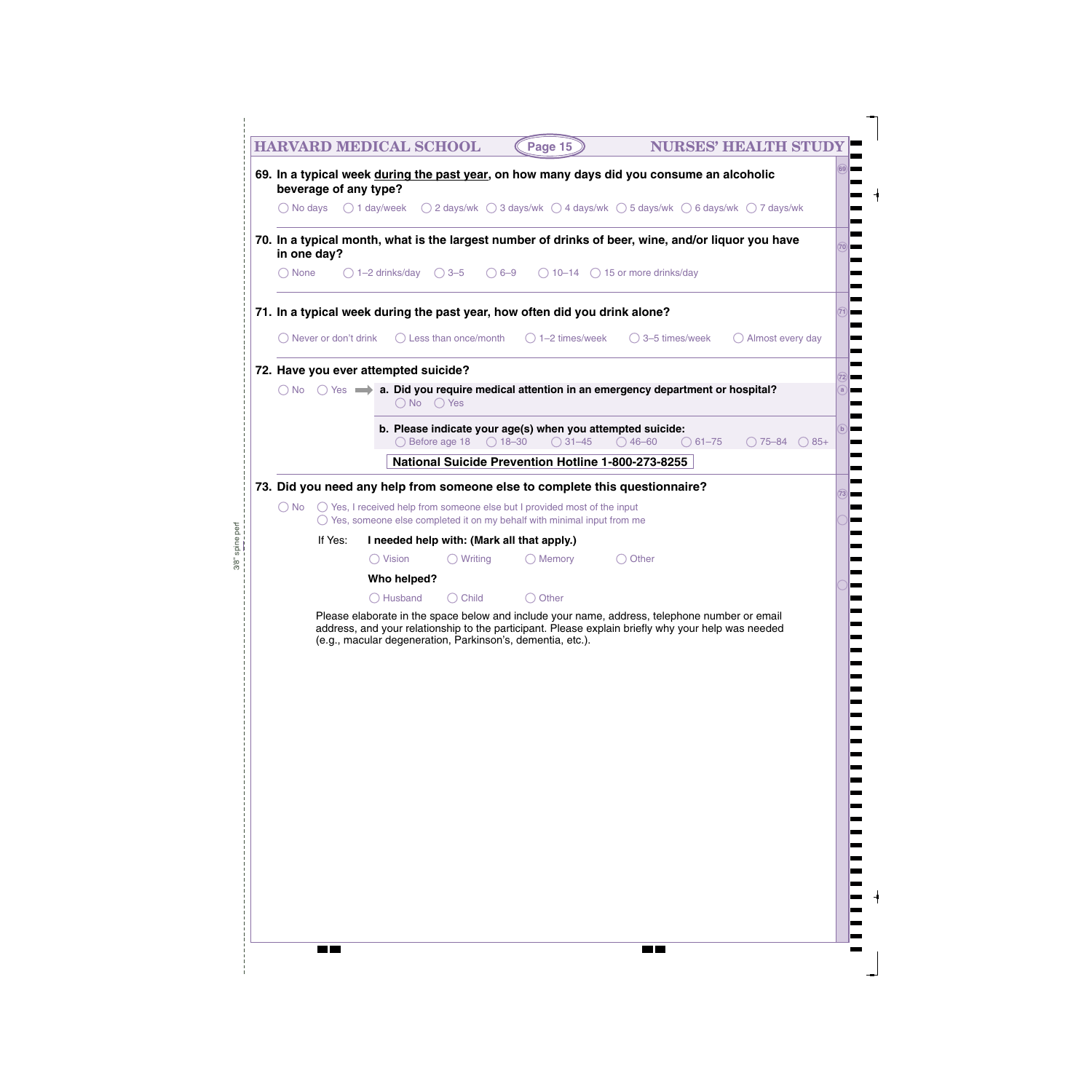| might write in the event we are unable to contact you:                                                                                                                                                      |  |                                  |                   |  |      |
|-------------------------------------------------------------------------------------------------------------------------------------------------------------------------------------------------------------|--|----------------------------------|-------------------|--|------|
|                                                                                                                                                                                                             |  |                                  |                   |  |      |
|                                                                                                                                                                                                             |  |                                  |                   |  |      |
| 75. Would you be interested in completing your future NHS questionnaires online?<br>$\bigcirc$ No $\bigcirc$ Yes $\longrightarrow$ If Yes, make sure you have provided your email address, if you have one, |  | on the bottom of the front page. |                   |  | (75) |
|                                                                                                                                                                                                             |  |                                  | <b>Thank you!</b> |  |      |
|                                                                                                                                                                                                             |  |                                  |                   |  |      |

 $\frac{1}{1}$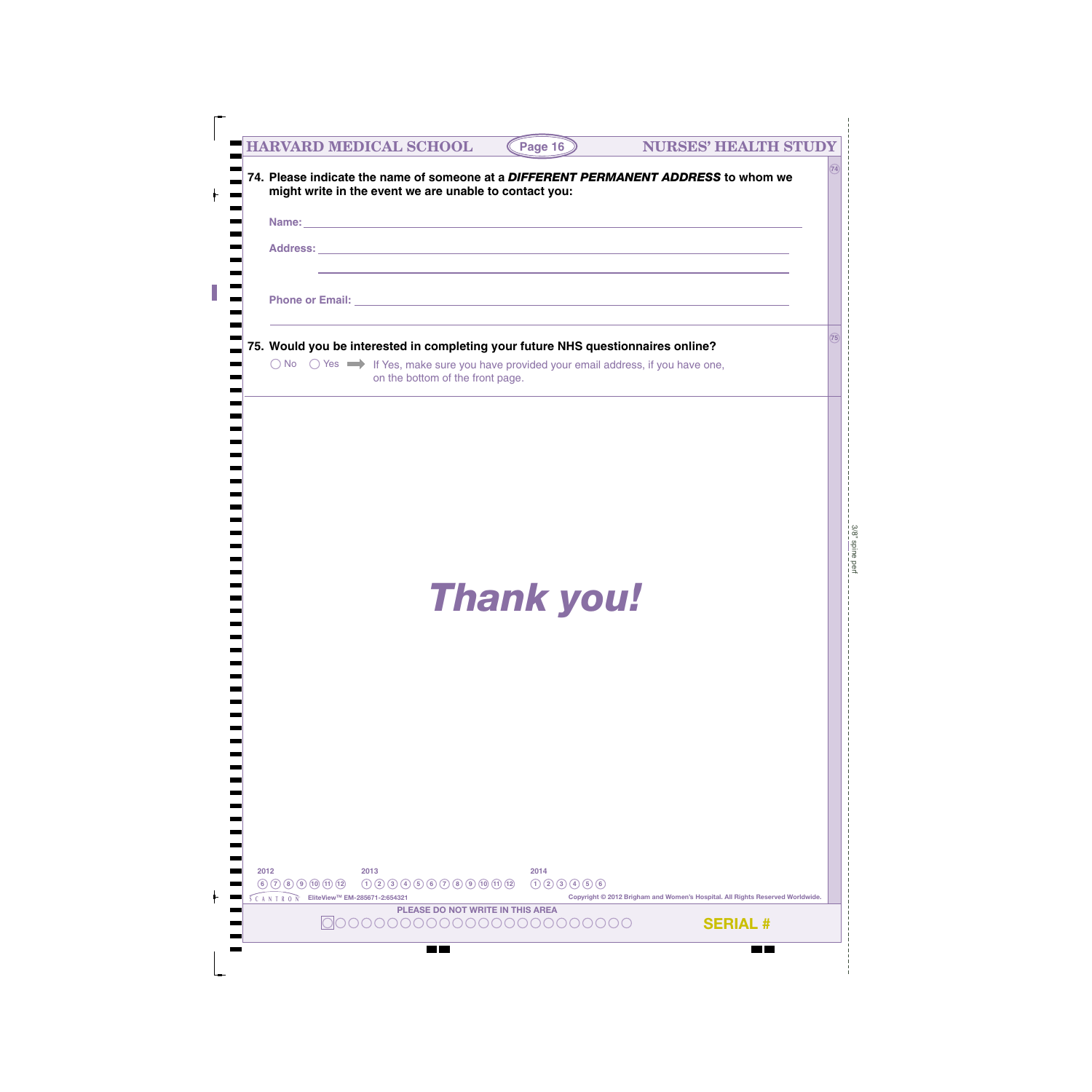|                 | <b>HARVARD MEDICAL SCHOOL</b><br><b>NURSES' HEALTH STUDY</b><br>Page 17   |  |
|-----------------|---------------------------------------------------------------------------|--|
| 3/8" spine perf | Please check to make sure you have not<br>accidentally skipped any pages. |  |
|                 | Please return form in prepaid envelope to:                                |  |
|                 | Dr. Susan Hankinson                                                       |  |
|                 | <b>Nurses' Health Study</b><br>181 Longwood Ave.                          |  |
|                 | Boston, MA 02115-5804                                                     |  |
|                 |                                                                           |  |